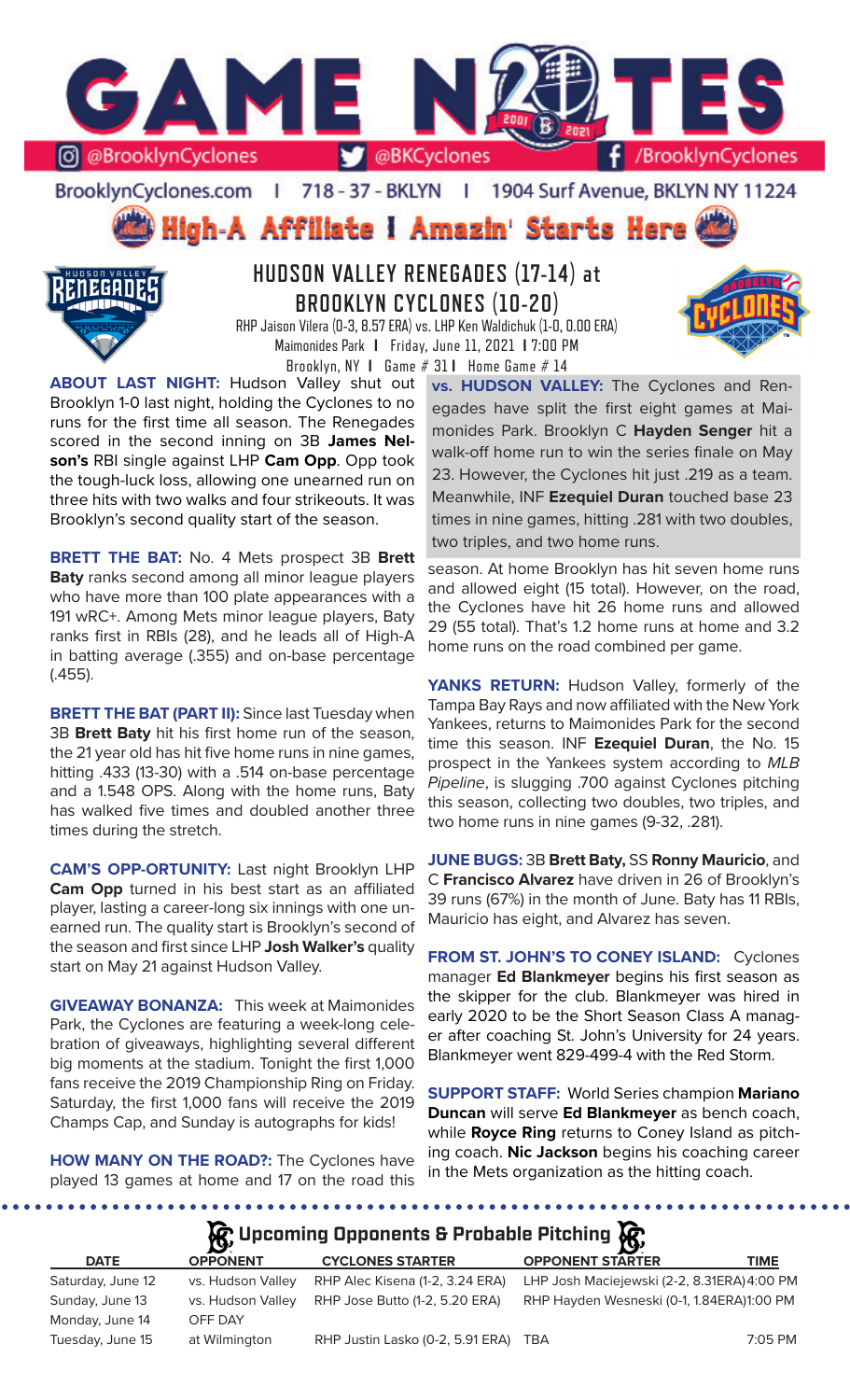

**LAST TIME OUT:** Vilera allowed a career-high four home runs last weekend at Jersey Shore, allowing four solo shots to the BlueClaws. Vilera had a 3-0 lead after one but allowed  $\frac{part}{\epsilon}$ three solo homers to make it 3-3. After Brooklyn took a 4-3  $\frac{5}{205}$ advantage, Vilera yielded a long ball to Hunter Markwardt to  $\frac{1}{57}$ tie the game. The contest was won on a walk-off 5-4.  **Brooklyn Cyclones DATE OPP DEC IP H R ER BB K HR AVG** 6/4 @ JS 4.2 5 4 4 0 7 4 .290 5/20 HV L 5.0 3 3 2 2 3 1 .296 5/15 @GVL 4.0 4 4 4 0 7 2 .371 5/7 @ASH L 3.0 9 9 7 3 3 2 .500

**WELCOME BACK:** Vilera puts on a Cyclones uniform for the third season as a pro. The right hander spent 2018 and parts of 2019 with the Cyclones. With Brooklyn in 2018, he was named a Baseball America Short-Season All-Star and a New

York-Penn League Mid-Season All-Star.

| K%           | BB%   | HR/9       |
|--------------|-------|------------|
| 25%          | 8%    | 4.29       |
| <b>BABIP</b> | GB%   | <b>FIP</b> |
| .293         | 43.8% | 8.69       |

**2021 GAME-BY-GAME**

**FREQUENT FLYER:** Pitched for four different Mets affiliates in 2019...Started the year with Columbia (A) and made four outings...Threw a long relief outing for St. Lucie (A+) piggybacking behind Ervin Santana before joining Brooklyn in June...Made a spot start for Binghamton (AA) on June 26, 2019.

**NYPL STUD:** Turned in an immaculate 2018 campaign with the Cyclones, earning an NYPL All-Star and *Baseball America* Short-Season All-Star nods with a league-leading 1.83 earned run average...Fanned 78 in 73.2 innings, allowing three earned runs or fewer in 12 of 13 starts.

**CARACAS KID:** Hails from the capital and largest city in Venezuela...A city of more than 1.9 million people.

|--|

| 2021 Season                 |                              | Career                          |
|-----------------------------|------------------------------|---------------------------------|
| 7 (2x, 6/4 at Jersey Shore) | <b>Strikeouts</b>            | 9 (3x, 5/4/21 at Asheville)     |
| None                        | <b>Double Digit K Games</b>  | None                            |
| 9 (5/7 at Asheville)        | <b>High Hits, Game</b>       | 9 (5/4/21 at Asheville)         |
| 4 (6/4 at Jersey Shore)     | High HR, Game                | 4 (6/4/21 at Jersey Shore)      |
| 9 (5/7 at Asheville)        | <b>High Runs, Game</b>       | 9 (5/4/21 at Asheville)         |
| 3 (5/7 at Asheville)        | <b>High Walks, Game</b>      | 4 (7x, 7/19/19 vs. Mahon. Val.) |
| 5 (5/20 vs. Aberdeen)       | <b>Innings Pitched, Game</b> | 7 (8x, 8/20/18 at Tri-City)     |
| None                        | <b>Complete Games</b>        | 7/17/17 v. GCL Nats (7 IP)      |
| None                        | <b>Shutouts</b>              | 7/17/17 v. GCL Nats (7 IP)      |
|                             |                              |                                 |

| <b>CATCHER ERA</b>                         |   |    |            |      |  |  |  |  |  |  |
|--------------------------------------------|---|----|------------|------|--|--|--|--|--|--|
| <b>NAME</b>                                | G | ER | <b>INN</b> | ERA  |  |  |  |  |  |  |
| Alvarez                                    |   | 33 | 58.1       | 5.09 |  |  |  |  |  |  |
| Mena                                       | 5 | 21 | 41         | 4.61 |  |  |  |  |  |  |
| Senger                                     |   | 44 | 81         | 4.89 |  |  |  |  |  |  |
| Uriarte                                    |   | 45 | 72         | 5.63 |  |  |  |  |  |  |
| <b>CYCLONES STARTING PITCHER BREAKDOWN</b> |   |    |            |      |  |  |  |  |  |  |

| <b>STARTER</b>  |   |   | <b>GS Quality StartsRun SupportRS/Start BC Record</b> |     |         |
|-----------------|---|---|-------------------------------------------------------|-----|---------|
| Butto, Jose     | 6 | O | 31                                                    | 5.2 | $3-3$   |
| Kisena, Alec    | 4 | O | 22                                                    | 5.5 | $1 - 3$ |
| Lasko, Justin   |   | O | 3                                                     | 1.5 | $0 - 2$ |
| Opp, Cam        | 4 | O | 10                                                    | 2.5 | $1 - 3$ |
| Parsons, Hunter |   | O | 5                                                     | 5.0 | $1 - 0$ |
| Rojas, Oscar    | 4 | O | 21                                                    | 5.3 | $1 - 3$ |
| Vilera, Jaison  | 5 | O | 18                                                    | 3.6 | $0 - 5$ |
| Walker, Josh    |   |   | 27                                                    | 6.8 | $3-1$   |
|                 |   |   |                                                       |     |         |

| <b>BROOKLYN CYCLONES PITCHING BREAKDOWN</b> |        |            |               |   |    |     |    |         |           |            |                |           |      |               |     |     |     |     |         |           |            |
|---------------------------------------------|--------|------------|---------------|---|----|-----|----|---------|-----------|------------|----------------|-----------|------|---------------|-----|-----|-----|-----|---------|-----------|------------|
|                                             | W-L    | <b>ERA</b> | IP.           | н | R  | ER  | BB | к       | <b>HR</b> | <b>AVG</b> |                | W-L       | ERA  | ΙP            | н   | R   | ER  | BB. |         | <b>HR</b> | <b>AVG</b> |
| <b>STARTERS</b>                             | $5-15$ | 6.27       | 127.2 125     |   | 98 | 89  | 48 | 136     | 28        | .253       | I HOME         | $4-9$     | 3.94 | 112.0         | 92  | 56  | 49  | 48  | 111     | 8         | .225       |
| <b>RELIEVERS</b>                            | 5-5    | 3.97       | 124.2 108     |   | 70 | 55  | 67 | 145     | -9        | .229       | l ROAD         | $6-11$    | 6.09 | 140.1         | 141 | 112 | 95  | 67  | 170     | 29        | .247       |
| <b>TOTAL</b>                                | 10-20  | 4.96       | 252.1 233 168 |   |    | 139 |    | 115 281 | 37        | .241       | <b>I TOTAL</b> | $10 - 20$ | 4.96 | 252.1 233 168 |     |     | 139 |     | 115 281 | -37       | .241       |
| <b>BULLPEN NOTES</b>                        |        |            |               |   |    |     |    |         |           |            |                |           |      |               |     |     |     |     |         |           |            |

-RHP Bryce Montes de Oca leads the relievers with a 30.9% strikeout rate, a .200 BABIP, and an 89% LOB%.

-RHP Brian Metoyer's 3.04 FIP is the lowest in the Cyclones bullpen.

-RHP Eric Orze has the bullpen's finest K-BB% (20.4%), posting a 25.9% K rate and a 5.6% BB rate.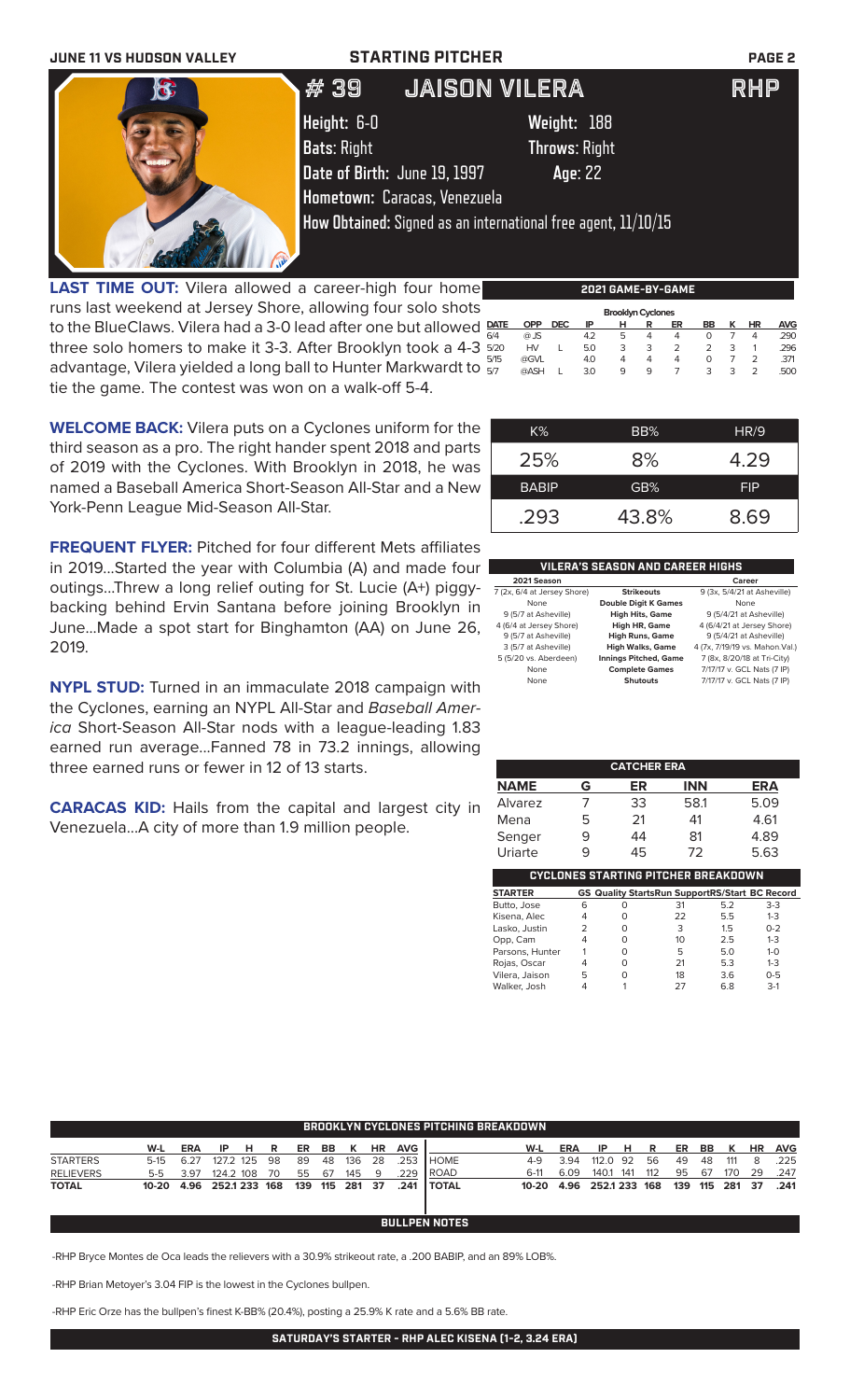| JUNE 11 VS HUDSON VALLEY                                                                                |                                                                                                                                                                                                                            | <b>BATTING PAGES</b>                                                                                                                                                                                                                                                                                                                                                                                                                                                   | <b>PAGE 3</b>                                                                                                                                                                     |
|---------------------------------------------------------------------------------------------------------|----------------------------------------------------------------------------------------------------------------------------------------------------------------------------------------------------------------------------|------------------------------------------------------------------------------------------------------------------------------------------------------------------------------------------------------------------------------------------------------------------------------------------------------------------------------------------------------------------------------------------------------------------------------------------------------------------------|-----------------------------------------------------------------------------------------------------------------------------------------------------------------------------------|
| #19<br><b>FRANCISCO ALVAREZ - C</b>                                                                     |                                                                                                                                                                                                                            |                                                                                                                                                                                                                                                                                                                                                                                                                                                                        | .244, 2 HR, 9 RBI, .352 wOBA, wRC+ 122                                                                                                                                            |
| <b>Last Game:</b> 0-3<br><b>RISP: 3-8</b><br><b>Streak:</b>                                             | <b>Home: 3-19</b><br><b>Road: 7-22</b><br>vs. HV: 1-7                                                                                                                                                                      | <b>Last HR:</b> 6/4 at Jersey Shore<br>Multi-Hit Games: 1 (6/6 at Jersey Shore)<br>Multi-RBI Games: 2 (6/4 at Jersey Shore)                                                                                                                                                                                                                                                                                                                                            | Season High, Hits: 3 (6/6 at JS)<br>Season High, Runs: $1(2x, 6/4$ at JS)<br>Season High, RBI: 4 (6/6 at JS)<br>Season High, SB: 1 (6/3 at JS)                                    |
|                                                                                                         | No. 38 prospect in the game according to MLB Pipeline<br>• Non-roster invitee to Mets Spring TrainingSigned with NYM as NDFA on July 2, 2018                                                                               | · Enters his fourth year in the Mets organizationCalled up from Low-A St. Lucie on Monday, May 2419 years old, turning 20 on November 19<br>• Ranks as the No. 1 prospect in the Mets system according to both MLB Pipeline and Baseball AmericaRanked as No. 4 catching prospect in baseball and the<br>• Hit .417 (20-48) with five doubles, two home runs, and 12 RBIs in 15 games with St. Lucie…Struck out seven times and walked 15…went 2-for-4 in stolen bases |                                                                                                                                                                                   |
| <b>ZACH ASHFORD - OF</b><br>#9                                                                          |                                                                                                                                                                                                                            |                                                                                                                                                                                                                                                                                                                                                                                                                                                                        | .220, 1 HR, 5 RBI, .300 WOBA, WRC+ 90                                                                                                                                             |
| Last Game: DNP<br><b>RISP: 3-10</b><br><b>Streak:</b> 4 G (4-12)                                        | <b>Home: 6-22</b><br><b>Road: 3-19</b><br>vs. HV: 2-5                                                                                                                                                                      | Last HR: 5/23 vs. Hudson Valley<br>Multi-Hit Games: 1 (5/23 vs. Hudson Valley)<br>Multi-RBI Games: 1(5/23 vs. Hudson Valley)                                                                                                                                                                                                                                                                                                                                           | Season High, Hits: 2 (5/23 vs. HV)<br>Season High, Runs: 2 (6/6 at JS)<br><b>Season High, RBI: 2 (5/23 vs. HV)</b><br><b>Season High, SB:</b> 1 (2x, 6/9 vs. HV G2)               |
|                                                                                                         | • Drafted by the Mets out of Fresno State in the 6th round of the 2019 MLB Draft                                                                                                                                           | Enters his third year in the Mets organizationCalled up from Low-A St. Lucie on Saturday, May 22 •<br>• Hit .340 (17-50) in 14 games with the St. Lucie Mets in 2021, collecting three doubles and six walks with a stolen base<br>Spent his first few games as a pro with Brooklyn in 2019, hitting .136 in 16 games before being sent to the GCL Mets (37 G, .295/2/23/.413)                                                                                         |                                                                                                                                                                                   |
| # 22 BRETT BATY - INF                                                                                   |                                                                                                                                                                                                                            |                                                                                                                                                                                                                                                                                                                                                                                                                                                                        | .355, 5 HR, 28 RBI, .462 wOBA, wRC+ 191                                                                                                                                           |
| Last Game: 0-3<br><b>RISP:</b> 16-28 (.571)<br>Streak:                                                  | <b>Home: 11-39</b><br><b>Road: 22-53</b><br><b>vs. HV: 2-6</b>                                                                                                                                                             | Last HR: 6/9 vs. Hudson Valley G2<br>Multi-Hit Games: 10 (6/9 vs. Hudson Valley G2) Season High, Runs: 2 (5x, 6/9 vs. HV G2)<br>Multi-RBI Games: 8 (6/4 at Jersey Shore)                                                                                                                                                                                                                                                                                               | Season High, Hits: 4 (5/19 vs. HV)<br><b>Season High, RBI:</b> $4$ (2x, $6/3$ at JS)<br><b>Season High, SB:</b> 1 (2x, 5/19 vs. HV)                                               |
|                                                                                                         | • Joined the Alternate Training Site in Brooklyn in 2020                                                                                                                                                                   | • Enters his third year in the Mets organizationRated as the No. 4 prospect in the Mets system and the No. 94 prospect in baseball according to MLB Pipeline<br>• Earned a non-roster invitation to Spring Training in 2021, collecting a double and a single in 10 games and 10 at-bats                                                                                                                                                                               |                                                                                                                                                                                   |
|                                                                                                         |                                                                                                                                                                                                                            | • Spent the majority of his first pro season with Kingsport (R) before a promotion to Brooklyn to finish the 2019 season, winning the league title with the Cyclones<br>• Committed to the University of Texas before being drafted in the first round (12th overall) in 2019                                                                                                                                                                                          |                                                                                                                                                                                   |
| <b>CODY BOHANEK - INF</b><br>#11                                                                        |                                                                                                                                                                                                                            |                                                                                                                                                                                                                                                                                                                                                                                                                                                                        | .259, 2 HR, 3 RBI, .395 wOBA, wRC+ 149                                                                                                                                            |
| Last Game: 1-4<br>$RISP: 0-7$<br>Streak:                                                                | <b>Home: 2-11</b><br><b>Road: 5-16</b><br>vs. HV: 2-11                                                                                                                                                                     | Last HR: 6/9 vs. Hudson Valley G1<br>Multi-Hit Games: 1 (5/5 at Asheville)<br><b>Multi-RBI Games:</b>                                                                                                                                                                                                                                                                                                                                                                  | Season High, Hits: 3 (5/5 at Asheville)<br>Season High, Runs: 2 (5/4 at Asheville)<br><b>Seaon High, RBI:</b> 1(2x, 6/9 vs HV G1)<br>Season High, SB:                             |
|                                                                                                         | exchange for OF Ross Adolph, INF Luis Santana, and C Scott Manea<br>• Broke camp with Brooklyn: 5 G, .313/.500/.500 with a home run a two RBIs<br>• Originally drafted by Houston in the 30th round of the 2017 MLB Draft. | · Enters his third year in the Mets organization and his fifth as a professionalTraded from Houston to the Mets in January of 2019 along with 3B J.D. Davis in<br>• Returns from Triple-A Syracuse 5/12-6/8: 19 G, 185/.338/.278 (10-54) with three doubles, one triple and two RBIs.                                                                                                                                                                                  |                                                                                                                                                                                   |
| #8                                                                                                      | <b>ANTOINE DUPLANTIS - OF</b>                                                                                                                                                                                              |                                                                                                                                                                                                                                                                                                                                                                                                                                                                        | .262, 1 HR, 5 RBI, .325 wOBA, wRC+ 105                                                                                                                                            |
| Last Game: 0-4<br><b>RISP:</b> 5-19 (.263)<br>Streak:                                                   | <b>Home: 6-41</b><br><b>Road: 20-62</b><br>vs. HV: 1-11                                                                                                                                                                    | Last HR: 5/6 at Asheville<br>Multi-Hit Games: 7 (6/6 at Jersey Shore)<br>Multi-RBI Games: 1 (5/12 at Greenville)                                                                                                                                                                                                                                                                                                                                                       | Season High, Hits: 4 (5/16 at Greenville)<br>Season High, Runs: 4 (5/16 at Greenville)<br>Season High, RBI: 2 (5/12 at Greenville)<br>Season High, SB: 1 (2x, 5/16 at Greenville) |
| finished a season at LSU hitting lower than .316                                                        | • Recorded eight outfield assists in 47 games to lead Brooklyn in 2019                                                                                                                                                     | · Enters his third year in the Mets organization Spent his draft year with Brooklyn and scored the game-winning run against Lowell in the 2019 NYPL Championship<br>• Finished his LSU career with 359 hits, most in school history and second-most in SEC history behind fellow Mets MiLB outfielder Jake Mangum (383 hits)Never                                                                                                                                      |                                                                                                                                                                                   |
|                                                                                                         |                                                                                                                                                                                                                            | • Mets 12th round pick, 2019Also drafted in the 19th round by Cleveland in 2018Brother Armond, holds the world record in the pole vault with a height of 6.18m.                                                                                                                                                                                                                                                                                                        |                                                                                                                                                                                   |
| # 20 JOE GENORD - INF                                                                                   |                                                                                                                                                                                                                            |                                                                                                                                                                                                                                                                                                                                                                                                                                                                        | .215, 6 HR, 12 RBI, .305 w0BA, wRC+ 93                                                                                                                                            |
| Last Game: 0-3<br>RISP: 1-20 (.050)<br>Streak:                                                          | <b>Home: 6-37</b><br><b>Road: 14-57</b><br>vs. HV: 0-6                                                                                                                                                                     | Last HR: 6/1 at Jersey Shore<br>Multi-Hit Games: 3 (5/19 vs. Hudson Valley)<br>Multi-RBI Games: 3 (6/1 at Jersey Shore)                                                                                                                                                                                                                                                                                                                                                | Season High, Hits: 3 (2x, 5/19 vs. HV)<br>Season High, Runs: 3 (2x, 5/19 vs. HV)<br>Season High, RBI: 3 (5/8 at Asheville)<br>Season High, SB:                                    |
| • Mets 9th round pick in 2019 out of South Florida                                                      | • Two-time All-AAC honoree who led USF in home runs in each of his three seasons<br>• Also drafted by the Los Angeles Dodgers in the 19th round of the 2015 draft.                                                         | • Enters his third year in the Mets organization…Named to the NYPL All-Star team and won a league title with Brooklyn in 2019<br>• Led the Cyclones with nine home runs and 44 RBIsEarned Player of the Week honors with the Cyclones during the week of July 7.                                                                                                                                                                                                       |                                                                                                                                                                                   |
| <b>RONNY MAURICIO - INF</b><br>#2                                                                       |                                                                                                                                                                                                                            |                                                                                                                                                                                                                                                                                                                                                                                                                                                                        | .241, 6 HR, 22 RBI, .321 wOBA, wRC+ 103                                                                                                                                           |
| Last Game: 0-3<br><b>RISP:</b> 8-29 (.276)<br>Streak:                                                   | <b>Home: 6-44</b><br><b>Road: 22-68</b><br>vs. HV: 0-9                                                                                                                                                                     | <b>Last HR:</b> 6/5 at Jersey Shore<br>Multi-Hit Games: 4 (6/3 at Jersey Shore)<br>Multi-RBI Games: 6 (6/5 at Jersey Shore)                                                                                                                                                                                                                                                                                                                                            | Season High, Hits: 3 (2x, 5/16 at Greenville)<br>Season High, Runs: 2 (4x, 6/3 at JS)<br>Seaon High, RBI: 4 (2x, 5/16 at Greeville)<br>Season High, SB: 1 (5/23 vs. HV)           |
| Dominican Winter League                                                                                 | • Named a South Atlantic League mid-season All-Star with Columbia (A) in 2019                                                                                                                                              | • Enters his fifth year in the Mets organizationRated as the No. 2 prospect in the Mets system and the No. 58 prospect in baseball according to MLB Pipeline<br>• Non-roster invitee to Spring Training for the third consecutive seasonSpent 2020 at the Mets Alternate Site and had one at-bat with the Tigres del Licey in the                                                                                                                                      |                                                                                                                                                                                   |
|                                                                                                         |                                                                                                                                                                                                                            | • Won the 2018 GCL Mets Sterling Award, given to the team's most valuable playerSigned with the Mets as a 16-year-old on July 2, 2017.                                                                                                                                                                                                                                                                                                                                 |                                                                                                                                                                                   |
| <b>JOSE MENA - C</b><br># 16                                                                            |                                                                                                                                                                                                                            |                                                                                                                                                                                                                                                                                                                                                                                                                                                                        | .087, 0 HR, 2 RBI, .167 w0BA, wRC+ 7                                                                                                                                              |
| Last Game: DNP<br><b>RISP: 0-5</b><br><b>Streak:</b><br>Entere bio civile vear in the Meta erganization | <b>Home: 0-10</b><br><b>Road: 2-13</b><br>vs. JS: 0-2                                                                                                                                                                      | Last HR:<br><b>Multi-Hit Games:</b><br><b>Multi-RBI Games:</b>                                                                                                                                                                                                                                                                                                                                                                                                         | Season High, Hits: 1 (2x, 5/14 at Greenville)<br>Season High, Runs: 1 (2x, 5/16 at Greenville)<br>Season High, RBI: 1 (2x, 5/21 vs. HV)<br>Season High, SB:                       |

• Enters his sixth year in the Mets organization

• Won a 2019 NYPL Championship with Brooklyn, posting his best offensive season as a professional, posting career highs in batting average, hits, home runs, RBIs, and runs

• Has caught 81% of would-be base stealers (51 of 81) in his previous four seasons in the system.

• Signed with the Mets on June 22, 2016 as international free agent.

| l# 12   GERSON MOLINA - OF   |                   |                                                                                                 | .135. 1 HR. 2 RBI. .208 WOBA. WRC+ 32       |
|------------------------------|-------------------|-------------------------------------------------------------------------------------------------|---------------------------------------------|
| Last Game: $0-3$             | <b>Home: 5-22</b> | Last HR: 6/9 vs. Hudson Valley G2                                                               | <b>Season High, Hits: 2 (6/9 vs. HV G2)</b> |
| <b>RISP:</b> $0-13$ $(.000)$ | <b>Road: 2-30</b> | Multi-Hit Games: 1 (6/9 vs. Hudson Valley G2) Season High, Runs: 1 (4x, 6/9 vs. HV G2)          |                                             |
| Streak:                      | $vs. HV: 2-6$     | <b>Multi-RBI Games:</b> 1 (6/9 vs. Hudson Valley G2) <b>Season High, RBI:</b> 2 (6/9 vs. HV G2) |                                             |
|                              |                   |                                                                                                 | Season High, SB:                            |

• Enters his fourth season in the Mets organization, having played just one season

• Played 93 games with the Columbia Fireflies (A) in 2019...Struck out 106 times in 326 plate appearances (33% strikeout rate)

• Received a signing bonus of \$175,000 when he signed with the Mets on August 25, 2018

• Played four seasons in the Cuban National Series with Ciego de Avila, hitting .231 over 93 career games and just 26 plate appearances.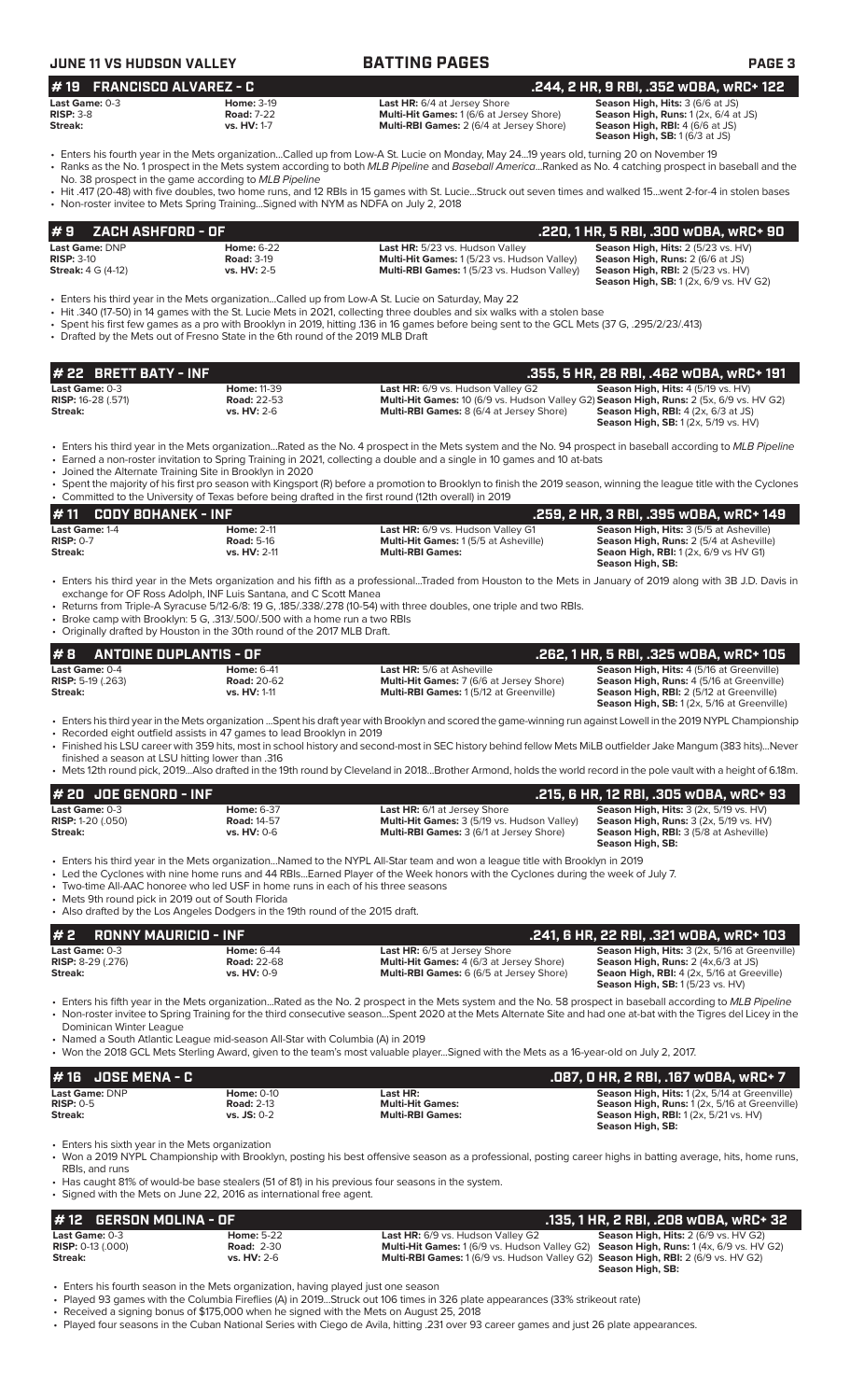| JUNE 11 VS HUDSON VALLEY                                           |                                                                                                                                                                                  | <b>BATTING PAGES</b>                                                                                                                                                                                                                                                                                                                                                                                   | PAGE 4                                                                                                                                                                     |
|--------------------------------------------------------------------|----------------------------------------------------------------------------------------------------------------------------------------------------------------------------------|--------------------------------------------------------------------------------------------------------------------------------------------------------------------------------------------------------------------------------------------------------------------------------------------------------------------------------------------------------------------------------------------------------|----------------------------------------------------------------------------------------------------------------------------------------------------------------------------|
| <b>LUKE RITTER - INF</b><br>#19                                    |                                                                                                                                                                                  |                                                                                                                                                                                                                                                                                                                                                                                                        | .239, 4 HR, 13 RBI, .313 wOBA, wRC+ 98                                                                                                                                     |
| Last Game: 0-2. BB<br><b>RISP:</b> $3-26$ (.115)<br><b>Streak:</b> | <b>Home: 8-38</b><br><b>Road: 14-54</b><br>vs. HV: 2-7                                                                                                                           | Last HR: 5/29 vs. Aberdeen<br><b>Multi-Hit Games:</b> 5 (6/9 vs. Hudson Valley G1)<br>Multi-RBI Games: 3 (5/16 at Greenville)                                                                                                                                                                                                                                                                          | Season High, Hits: 3 (5/11 at Greenville)<br>Season High, Runs: 2 (5/8 at Asheville)<br>Season High, RBI: 3 (5/16 at Greenville)<br>Season High, SB: 1(5/12 at Greenville) |
| • Two-time First Team All-AAC honoree                              | • Led Brooklyn in 2019 in games played (68), runs (39), doubles (15), and walks (33)<br>• Played linebacker at Rockhurst High School and set the school record with 184 tackles. | · Enters his third year in the Mets organizationWon a New York-Penn League title with Brooklyn in 2019<br>• Mets 7th-round pick in 2019 from Wichita StateAlso drafted by the Minnesota Twins in the 37th round of the 2018 MLB Draft                                                                                                                                                                  |                                                                                                                                                                            |
| <b>LT STRUBLE - OF</b><br>#4                                       |                                                                                                                                                                                  |                                                                                                                                                                                                                                                                                                                                                                                                        | .250, 0 HR, 0 RBI, .365 w0BA, wRC+ 130                                                                                                                                     |
| Last Game: 1-3                                                     | <b>Home: 2-8</b>                                                                                                                                                                 | Last HR:                                                                                                                                                                                                                                                                                                                                                                                               | Season High, Hits: 1 (2x, 6/10 vs. HV)                                                                                                                                     |
| <b>RISP: <math>0-3</math> (.000)</b><br><b>Streak:</b> 2 G (2-5)   | Road:<br>vs. HV: 2-8                                                                                                                                                             | <b>Multi-Hit Games:</b><br><b>Multi-RBI Games:</b>                                                                                                                                                                                                                                                                                                                                                     | Season High, Runs: 1 (2x 5/21 vs. HV)<br><b>Season High, RBI:</b> 1 (5/19 vs. HV)<br>Season High, SB:                                                                      |
|                                                                    | • Played in the GCL in 2019, hitting .231 over 18 games during his draft year                                                                                                    | • Enters his third year in the Mets organizationReturns 6/8 from Triple-A Syracusewent 1-2 with a walk in two gamesreceived from Low-A St Lucie on 5/18.<br>• With Brooklyn 5/19-5/23: 1-5Went 6-21 (.286) with three RBIs and four walks in seven games with the St. Lucie Mets to begin the year<br>• Selected by the Mets in the 29th round in 2019 out of Felician CollegeHails from Hammonton, NJ |                                                                                                                                                                            |
| #4<br><b>BLAKE TIBERI - INF/OF</b><br>Last Game: DNP               | <b>Home: 4-17</b>                                                                                                                                                                | Last HR:                                                                                                                                                                                                                                                                                                                                                                                               | .182, 0 HR, 1 RBI, .269 w0BA, wRC+ 70<br>Season High, Hits: 2 (2x, 5/27 vs. ABD G2)                                                                                        |
| <b>RISP:</b> 1-14 (.071)<br>Streak:                                | <b>Road: 6-43</b><br>vs. JS: 0-3                                                                                                                                                 | Multi-Hit Games: 2 (5/27 vs. Aberdeen - G2)<br><b>Multi-RBI Games:</b>                                                                                                                                                                                                                                                                                                                                 | Season High, Runs: 2 (5/22 vs. HV)<br>Season High, RBI: 1 (5/8 at Asheville)<br>Season High, SB:                                                                           |
| after just five games                                              | • Has played second base, third base, left field and right field across more than 295 games                                                                                      | • Enters his sixth year in the Mets organizationReturns to Brooklyn for the first time since his pro debut year in 2016<br>· Spent parts of two seasons with Columbia and St. LucieUnderwent Tommy John surgery on his elbow on May 3, 2017, missing the remainder of the season<br>• Mets 3rd round draft pick in 2016 from Louisville2016 Third Team All-ACC in final year in college.               |                                                                                                                                                                            |
| <b>JUAN URIARTE - C</b><br>#17                                     |                                                                                                                                                                                  |                                                                                                                                                                                                                                                                                                                                                                                                        | .206, 0 HR, 1 RBI, .238 w0BA, wRC+ 51                                                                                                                                      |
| Last Game: DNP                                                     | <b>Home: 4-14</b>                                                                                                                                                                | Last HR:                                                                                                                                                                                                                                                                                                                                                                                               | Season High, Hits: 1 (4x, 6/2 at JS)                                                                                                                                       |
| <b>RISP: 1-5</b><br><b>Streak:</b> 1 G (2-3)                       | <b>Road: 3-20</b><br>vs. HV: 2-3                                                                                                                                                 | Multi-Hit Games: 1 (6/9 vs. Hudson Valley G2)<br><b>Multi-RBI Games:</b>                                                                                                                                                                                                                                                                                                                               | Season High, Runs: 2 (5/19 vs. HV)<br><b>Season High, RBI:</b> 1 (6/9 vs. HV G2)<br>Season High, SB:                                                                       |
| • Signed with the Mets as a NDFA on July 4, 2014.                  | • Caught 16 of 44 (36%) would-be base stealers in 2019.                                                                                                                          | Enters his eighth year in the Mets organizationSpent 2019 with Columbia (A) and the GCL Mets (R)<br>• Injured in his first at-bat with Brooklyn in 2018 on Opening Day at Staten Island, missing the entire season<br>. Finished 10th in batting average in the Appalachian League with Kingsport in 2017, hitting 305                                                                                 |                                                                                                                                                                            |
| #10                                                                | <b>ANTHONY WALTERS - INF</b>                                                                                                                                                     |                                                                                                                                                                                                                                                                                                                                                                                                        | .150, 0 HR, 4 RBI, .238 w0BA, wRC+ 50                                                                                                                                      |
| Last Game: DNP                                                     | <b>Home: 5-19</b>                                                                                                                                                                | Last HR:                                                                                                                                                                                                                                                                                                                                                                                               | Season High, Hits: 2 (2x, 5/22 vs. HV)                                                                                                                                     |
| <b>RISP:</b> 4-13 (.308)<br>Streak:                                | <b>Road: 1-21</b><br>vs. JS: 2-19                                                                                                                                                | Multi-Hit Games: 2 (5/22 vs. Hudson Valley)<br>Multi-RBI Games: 2 (5/22 vs. Hudson Valley)                                                                                                                                                                                                                                                                                                             | Season High, Runs: 1(4x, 6/3 at JS)<br>Season High, RBI: 2 (2x, 5/22 vs. HV)<br>Season High, SB:                                                                           |
|                                                                    |                                                                                                                                                                                  | • Enters his second year and first season in the Mets organizationSelected as one of six by the Mets in the 2020 MLB Draft (3rd round - San Diego State)<br>• Drafted with teammate Casey Schmitt (SFG) in the top 100 picks of the MLB Draft, setting a mark for the first time two Aztecs have been drafted top 100 since                                                                            |                                                                                                                                                                            |

Taber Lee and current Cyclones pitching coach Royce Ring in 2002 • Hit .271 in just 16 games for the Aztecs in 2020...Transferred to SDSU from Mt. San Antonio College after the 2018 season

• Attended Cal and played one season with the Golden Bears in 2017

|      | <b>Hardest Hit Balls - 2021</b>   |                           |           |                 |      |                          |                           |           |                           |  |  |  |  |
|------|-----------------------------------|---------------------------|-----------|-----------------|------|--------------------------|---------------------------|-----------|---------------------------|--|--|--|--|
| Date | Player                            | <b>Opponent</b>           | Exit Velo | Result          | Date | Player                   | <b>Opponent</b>           | Exit Velo | Result                    |  |  |  |  |
| 6/11 | Brett Baty                        | vs. Hudson Valley 111.2   |           | Ground Out      | 6/6  | <b>Francisco Alvarez</b> | at Jersev Shore           | 106.9     | Double                    |  |  |  |  |
| 6/1  | Adrian Hernandez at Jersey Shore  |                           | 109.8     | Home Run        | 6/6  | Joe Genord               | at Jersey Shore           | 106.6     | <b>Ground Ball Out</b>    |  |  |  |  |
| 6/6  | Francisco Alvarez at Jersey Shore |                           | 109.7     | Single          | 6/2  | Ronny Mauricio           | at Jersev Shore           | 106.3     | Single                    |  |  |  |  |
| 6/1  | Ronny Mauricio                    | at Jersev Shore           | 109.6     | <b>Triple</b>   | 6/1  | Brett Baty               | at Jersev Shore           | 106       | Home Run                  |  |  |  |  |
| 6/1  | Francisco Alvarez at Jersey Shore |                           | 109.0     | Home Run        | 6/9  | <b>Francisco Alvarez</b> | vs. Hudson VallevG1 105.7 |           | <b>Ground Ball Single</b> |  |  |  |  |
| 5/25 | Francisco Alvarez vs. Aberdeen    |                           | 109       | Single          | 5/25 | <b>Francisco Alvarez</b> | vs. Aberdeen              | 105       | Line Drive Out            |  |  |  |  |
| 6/5  | Francisco Alvarez at Jersey Shore |                           | 108.7     | Ground Ball Out | 5/20 | Adrian Hernandez         | vs. Hudson Vallev         | 105       | <b>Ground Ball Out</b>    |  |  |  |  |
| 6/2  | Francisco Alvarez at Jersey Shore |                           | 108.7     | Single          | 5/27 | Brett Baty               | vs. Aberdeen G1           | 105       | Line Drive Sinale         |  |  |  |  |
| 6/9  | Brett Baty                        | vs. Hudson VallevG2 107.3 |           | Double          | 6/2  | Juan Uriarte             | at Jersey Shore           | 104.9     | Single                    |  |  |  |  |
| 5/23 | Hayden Senger                     | vs. Hudson Vallev         | 107       | <b>Home Run</b> | 6/2  | Brett Baty               | at Jersey Shore           | 104.8     | Ground Ball Out           |  |  |  |  |
| 5/29 | Ronny Mauricio                    | vs. Aberdeen              | 107       | Line Drive Out  | 6/4  | <b>Francisco Alvarez</b> | at Jersev Shore           | 104.7     | <b>Home Run</b>           |  |  |  |  |

# **Recent Home Run Chart**

| Date | Player                             | <b>Opponent</b>                   |           | Exit Velo Launch Angle | <b>Distance</b> | 6/4 |
|------|------------------------------------|-----------------------------------|-----------|------------------------|-----------------|-----|
| 5/18 | Joe Genord                         | vs. Hudson Valley                 |           |                        |                 | 6/9 |
| 5/23 | Zach Ashford                       | vs. Hudson Valley                 | 99 mph    | 29.9                   | 394 ft.         |     |
|      | vs. Hudson Valley<br>Hayden Senger |                                   | $107$ mph | 19.8                   | 407 ft.         | 6/6 |
| 5/29 | Luke Ritter                        | vs. Aberdeen                      | 92 mph    | 35.7                   | 363 ft.         | 6/9 |
| 6/1  | Brett Baty                         | at Jersey Shore                   | $106$ mph | 36.3                   | 379 ft.         |     |
|      | Joe Genord                         | at Jersey Shore                   | $107$ mph | 27.5                   | 449 ft.         |     |
|      |                                    | Adrian Hernandez at Jersey Shore  | $109$ mph | 21.3                   | 388 ft          |     |
|      |                                    | Francisco Alvarez at Jersey Shore | $109$ mph | 20.38                  | 416 ft.         |     |
| 6/3  | Brett Baty                         | at Jersey Shore                   | $107$ mph | 25                     | 413 ft.         |     |
|      | Brett Baty                         | at Jersey Shore                   |           |                        |                 |     |
|      | Ronny Mauricio                     | at Jersey Shore                   |           |                        |                 |     |

| 6/4 |                   | Francisco Alvarez at Jersey Shore 104.7 mph |        | 29.9 | 407 ft. |
|-----|-------------------|---------------------------------------------|--------|------|---------|
| 6/5 | Ronny Mauricio    | at Jersey Shore 102 mph                     |        | 30.2 | 447 ft. |
|     | Joe Genord        | at Jersey Shore                             | 99 mph | 25   | 384 ft. |
| 6/6 | Brett Baty        | at Jersey Shore 97.4 mph                    |        | 26.3 | 387 ft. |
| 6/9 | Cody Bohanek      | vs. Hudson Valley 103 mph                   |        | 27   | 405 ft. |
|     | Gerson Molina     | vs. Hudson Valley 98.4 mph                  |        | 29   | 390 ft. |
|     | <b>Brett Baty</b> | vs. Hudson Valley 91 mph                    |        | 32   | 342 ft. |
|     |                   |                                             |        |      |         |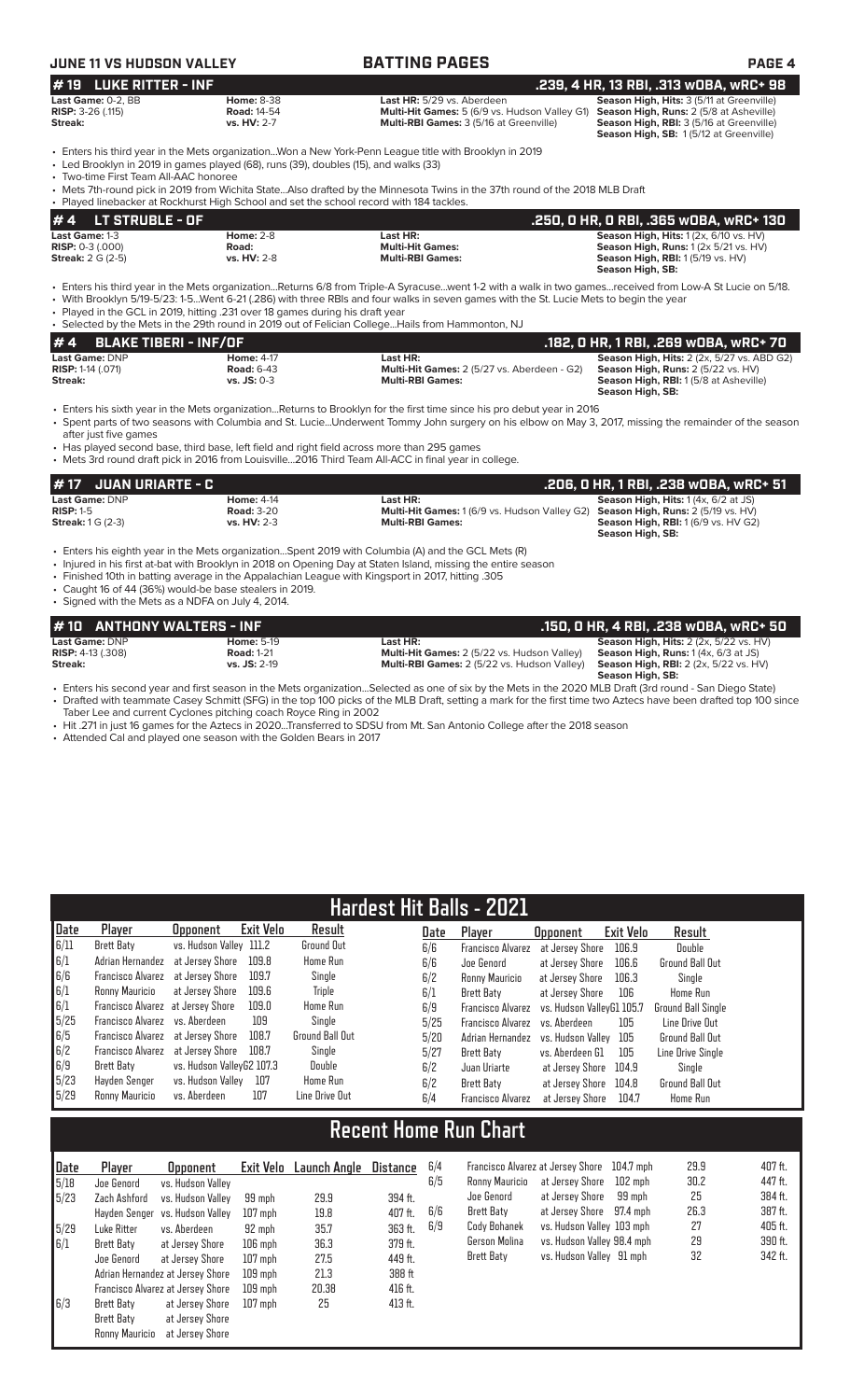| #18                                     | <b>ANDREW EDWARDS - LHP</b>                                              |                                                                                                    | 23% K%, 11% BB%, 2.77 ERA, 0 SV |                                      | <b>LAST FIVE APPEARANCES</b> |                            |                   |                   |                      |                                  |                                |                     |
|-----------------------------------------|--------------------------------------------------------------------------|----------------------------------------------------------------------------------------------------|---------------------------------|--------------------------------------|------------------------------|----------------------------|-------------------|-------------------|----------------------|----------------------------------|--------------------------------|---------------------|
| Last App: 6/6 at JS<br>Leadoff: 1-10    | Last Loss: 5/18 vs. HV<br><b>Inherited Runners/Stranded: 4/4</b>         | SV/OP (Last):                                                                                      | Holds:                          |                                      |                              | <b>ANDREW EDWARDS</b>      |                   |                   |                      |                                  |                                |                     |
|                                         |                                                                          | · Enters his third year in the Mets organizationStruck out the final batter in Game 3 of the 2019  |                                 | DATE<br>OPP<br>5/18<br>vs. HV        | <b>DEC</b>                   | IP<br>1.0                  | Н<br>2            | R<br>$\mathbf{1}$ | ER<br>$\mathbf{1}$   | BB<br>0                          | К<br>$\overline{2}$            | HI<br>0             |
|                                         |                                                                          | NYPL Championship Series to win Brooklyn's first outright minor league baseball title in team his- |                                 | 5/22<br>vs. HV                       |                              | 2.0                        | $\overline{2}$    | 0                 | $\circ$              | 0                                | $\circ$                        | $\mathbf 0$         |
| tory                                    |                                                                          |                                                                                                    |                                 | 5/27 vs. ABD G1                      |                              | 1.0                        | 1                 | 0                 | 0                    | $\mathbf{1}$                     | $\mathbf{1}$                   | $\Omega$            |
|                                         | • Spent the entire 2019 season with the Cyclones, collecting three saves |                                                                                                    |                                 | 6/2                                  | @ JS                         | 2.0                        | $\mathbf{1}$      | $\circ$           | $\circ$              | 2                                | 1                              | 0                   |
|                                         |                                                                          | . Went to New Mexico State for two seasons after pitching a pair of campaigns for Central Arizona. |                                 | 6/6                                  | @ JS                         | 1.1                        | 2                 | $\overline{2}$    | $\overline{2}$       | $\circ$                          | $\mathbf{1}$                   | 1                   |
| #5                                      | <b>BRIAN METOYER - RHP</b>                                               | 30.2 K%, 12.7 BB%, 4.40 ERA, 0 SV                                                                  |                                 |                                      |                              | <b>BRIAN METOYER</b>       |                   |                   |                      |                                  |                                |                     |
|                                         | Last App: 6/9 vs HV G1 Last Loss: 5/15 at GVL                            | <b>SV/OP (Last):</b> 1/1 (6/3 at JS)                                                               | Holds:                          | <b>DATE</b><br>5/19<br>vs. HV        | OPP<br><b>DEC</b>            | IP<br>2.0                  | н<br>$\circ$      | R<br>0            | <b>ER</b><br>$\circ$ | BB<br>$\mathbf 0$                | Κ<br>$\overline{c}$            | HI<br>0             |
|                                         | Leadoff: 4-9, 2 BB, HBP Inherited Runners/Stranded: 4/3                  |                                                                                                    |                                 | 5/23<br>vs. HV                       |                              | 2.0                        | $\circ$           | 0                 | $\circ$              | $\mathbf{1}$                     | $\mathbf{1}$                   | 0                   |
|                                         |                                                                          | Enters his fourth year in the Mets orgWon a New York Penn League title with Brooklyn in 2019 .     |                                 | 5/29 vs. ABD                         |                              | 1.1                        | 1                 | 1                 | $\mathbf{1}$         | $\overline{2}$                   | $\overline{2}$                 | 0                   |
|                                         |                                                                          | • Struck out 40 batters over 28.2 innings with BrooklynSpent his first professional season with    |                                 | 6/3                                  | @ JS<br>SV                   | 2.0                        | 3                 | 1                 | $\mathbf{1}$         | $\mathbf 0$                      | 5                              | 0                   |
| GCL Mets and Kingsport Mets             |                                                                          |                                                                                                    |                                 | 6/9<br>vs. HV G1                     |                              | 1.1                        | $\circ$           | 0                 | $\circ$              | $\overline{2}$                   | 3                              | 0                   |
|                                         |                                                                          | • Joins Ronnie Robbins (30th, 1981 - Toronto) as the only two LSU-Alexandria Generals to be        |                                 |                                      |                              | <b>BRYCE MONTES DE OCA</b> |                   |                   |                      |                                  |                                |                     |
| drafted by a MLB team in school history |                                                                          |                                                                                                    |                                 | OPP<br>DATE<br>5/22<br>vs. HV        | DEC                          | IP<br>1.0                  | H<br>$\mathbf 0$  | R<br>0            | ER<br>0              | <b>BB</b><br>1                   | Κ<br>2                         | HI<br>0             |
|                                         |                                                                          | • Native of Natchitoches (NACK-ah-tish), the oldest city in Louisiana (est. 1714).                 |                                 | 5/25 vs. ABD                         |                              | 2.0                        | 3                 | 2                 | $\overline{2}$       | 2                                | $\overline{2}$                 | $\Omega$            |
| #43                                     | <b>BRYCE MONTES DE OCA - RHP</b>                                         |                                                                                                    | 30.9 K%, 20 BB%, 1.59 ERA, 0 SV | 5/29<br>vs. ABD                      |                              | 1.0                        | $\mathbf 0$       | 0                 | $\circ$              | $\mathbf{1}$                     | $\mathbf{1}$                   | $\mathbf 0$         |
| Last App: 6/3 at JS                     | <b>Last Loss:</b>                                                        | SV/OP (Last):                                                                                      | Holds: 1                        | 6/3                                  | @ JS<br>W                    | 1.2                        | 1                 | 0                 | 0                    | 1                                | 4                              | 0                   |
| <b>Leadoff:</b> 1-7, 2 BB               | <b>Inherited Runners/Stranded: 2/2</b>                                   |                                                                                                    |                                 | 6/9                                  | vs. HV G2 SV                 | 2.0                        | 0                 | $\mathbf 0$       | $\Omega$             | $\overline{2}$                   | $\overline{2}$                 | 0                   |
|                                         |                                                                          | • Enters his fourth year in the Mets orgHas not pitched as a professional due to injuries          |                                 |                                      |                              | <b>COLBY MORRIS</b>        |                   |                   |                      |                                  |                                |                     |
|                                         |                                                                          | • Underwent Tommy John surgery as a high school junior and missed 2016 after having ulnar          |                                 | DATE<br>OPP                          | <b>DEC</b>                   | IP                         | н                 | R                 | ER                   | BB<br>$\Omega$                   | Κ                              | HI                  |
| nerve transposition                     |                                                                          |                                                                                                    |                                 | $5/11*$<br>$@$ DBT*<br>$5/14*$       | $@$ DBT*                     | 1.0<br>1.0                 | 0<br>$\mathbf{1}$ | 0<br>$\mathbf{1}$ | $\circ$<br>$\circ$   | $\circ$                          | 1<br>1                         | $\circ$<br>0        |
|                                         |                                                                          | • Previously drafted by Washington in the 15th round of the 2017 MLB Draft and by the Chicago      |                                 | 5/20<br>vs. HV                       |                              | 1.0                        | 4                 | 3                 | 3                    | 1                                | $\mathbf{1}$                   | $\circ$             |
|                                         | White Sox in the 14th round of the 2015 MLB Draft.                       |                                                                                                    |                                 | 6/1                                  | @ JS                         | 1.2                        | $\mathbf{1}$      | 1                 | 1                    | 1                                | 4                              | 1                   |
|                                         |                                                                          |                                                                                                    |                                 | @ JS<br>6/6                          |                              | 1.2                        | 1                 | 2                 | 2                    | 3                                | 1                              | 0                   |
| #38                                     | <b>COLBY MORRIS - RHP</b>                                                |                                                                                                    | 31 K%, 14 BB%, 8.53 ERA, 0 SV   | *Pitched with Low-A St. Lucie        |                              |                            |                   |                   |                      |                                  |                                |                     |
| Last App: 6/6 at JS                     | <b>Last Loss:</b>                                                        | SV/OP (Last):                                                                                      | Holds:                          |                                      |                              |                            | <b>ERIC ORZE</b>  |                   |                      |                                  |                                |                     |
| Leadoff: 1-3, 2 BB                      | Inherited Runners/Stranded: 1/0                                          |                                                                                                    |                                 | OPP<br>DATE<br>5/16                  | <b>DEC</b><br>@GVL<br>L      | IP<br>0.2                  | н<br>3            | R<br>$\mathbf{1}$ | ER<br>$\mathbf{1}$   | BB<br>$\circ$                    | К<br>$\circ$                   | HI<br>$\mathbf{1}$  |
|                                         |                                                                          | Enters his first season in the Mets organizationcalled up from Low-A St. Lucie on May 20           |                                 | 5/21                                 | vs. HV<br><b>SV</b>          | 2.0                        | 0                 | 0                 | $\circ$              | 0                                | 3                              | $\mathbf 0$         |
|                                         |                                                                          | • Made four scoreless appearances in relief for the St. Lucie Mets to being 2021                   |                                 | 5/27 vs. ABD G1                      |                              | 1.2                        | 2                 | 1                 | $\mathbf{1}$         | 0                                | $\circ$                        | 0                   |
|                                         | • Minor League free agent signingpitched at Middlebury in Vermont        |                                                                                                    |                                 | 6/3                                  | @ JS                         | 2.1                        | $\mathbf{1}$      | $\mathbf 0$       | $\circ$              | $\mathbf{1}$                     | $\mathbf{1}$                   | 0                   |
| #7                                      | <b>ERIC ORZE - RHP</b>                                                   | 25.9 K%, 5.6 BB%, 3.46 ERA, 1 SV                                                                   |                                 | 6/9                                  | vs HV G2 W                   | 2.0                        | 0                 | $\mathbf 0$       | $\Omega$             | 0                                | 3                              | $\Omega$            |
|                                         | Last App: 6/9 vs HV G2 Last Loss: 5/16 at GVL                            | <b>SV/OP (Last):</b> 1/1 (5/21 vs. HV)                                                             | Holds:                          | DATE<br>OPP                          | <b>DEC</b>                   | <b>MICHEL OTANEZ</b><br>IP | н                 | R                 | ER                   | BB                               | Κ                              | HI                  |
| <b>Leadoff: 4-12, BB</b>                | Inherited Runners/Stranded: 6/3                                          |                                                                                                    |                                 | 5/23<br>vs. HV                       |                              | 1.0                        | 1                 | 0                 | $\circ$              | 1                                | $\circ$                        | 0                   |
|                                         | • Enters his second year and first full season in the Mets organization  |                                                                                                    |                                 | 5/29<br>vs. ABD                      |                              | 1.1                        | 1                 | 1                 | $\mathbf{1}$         | 2                                | 4                              | 1                   |
|                                         |                                                                          | • One of six draft picks by the Mets in the 2020 MLB Draftfinal selection for the club             |                                 | 6/2                                  | @ JS                         | 1.0                        | O                 | 0                 | $\circ$              | $\mathbf 0$                      | $\circ$                        | 0                   |
|                                         |                                                                          | • Two-time cancer survivor, beating testicular cancer and stage-zero melanoma                      |                                 | 6/6                                  | @ JS                         | 1.0                        | $\mathbf{1}$      | 1                 | $\mathbf{1}$         | 4                                | $\circ$                        | 0                   |
|                                         |                                                                          | · Struck out 29 batters over 19.2 innings with Univ. New Orleans in '20 as Saturday starter.       |                                 | 6/10<br>vs. HV                       |                              | 1.0                        | 0                 | 0                 | $\Omega$             | 1                                | $\circ$                        | 0                   |
| #26                                     | <b>MICHEL OTANEZ - RHP</b>                                               |                                                                                                    | 26 K%, 22 BB%, 10.24 ERA, 0 SV  |                                      |                              | <b>HUNTER PARSONS</b>      |                   |                   |                      |                                  |                                |                     |
| Last App: 6/10 vs. HV                   | <b>Last Loss:</b>                                                        | SV/OP (Last): 0/1 (BS at GVL)                                                                      | Holds: 1                        | OPP<br>DATE                          | DEC                          | IP                         | н                 | R                 | ER                   | BB                               | Κ                              | HI                  |
| Leadoff: 3-10                           | <b>Inherited Runners/Stranded: 4/0</b>                                   |                                                                                                    |                                 | $5/18*$<br>$@PMB*$<br>5/22<br>vs. HV | W                            | 3.0<br>0.1                 | 0<br>$\mathbf{1}$ | 0<br>$\circ$      | $\Omega$<br>$\circ$  | $\overline{2}$<br>$\overline{2}$ | $\overline{4}$<br>$\mathbf{1}$ | $\Omega$<br>$\circ$ |
|                                         |                                                                          | Enters his sixth year in the Mets orgNo. 26 prospect in the system according to MLB Pipeline       |                                 | 5/25 vs. ABD                         |                              | 2.0                        | 1                 | 0                 | 0                    | $\mathbf{1}$                     | 3                              | 0                   |
|                                         | • Returns to Brooklyn for the second assignment in a row                 |                                                                                                    |                                 | 6/5<br>@ JS                          |                              | 3.0                        | 2                 | 2                 | 2                    | 2                                | 5                              | $\mathbf{1}$        |
|                                         |                                                                          | • Pitched with the Cyclones and won an NYPL title in 2019 and also spent time with Kingsport       |                                 | 6/9 vs. HV G2                        |                              | 3.0                        | $\overline{2}$    | 3                 | 3                    | 1                                | 3                              | $\mathbf{1}$        |
|                                         |                                                                          | • Missed 2017 due to injuryStruck out 21 batters in 21.1 innings with the DSL Mets1 in 2016.       |                                 |                                      |                              | <b>MITCH RAGAN</b>         |                   |                   |                      |                                  |                                |                     |
|                                         |                                                                          |                                                                                                    |                                 | DATE                                 | OPP<br>DEC                   | IP                         | H                 | R                 | ER                   | BB                               | Κ                              | HI                  |
| #44                                     | <b>HUNTER PARSONS - RHP</b>                                              | 27.7 K%, 12.8 BB%, 4.09 ERA, 0 SV                                                                  |                                 | 5/4                                  | @ASH                         | 2.0                        | 3                 | 1                 | 1                    | 1                                | 4                              | $\mathbf{1}$        |
| Last App: 6/9 vs. HV G2 Last Loss:      |                                                                          | SV/OP (Last):                                                                                      | Holds:                          | 5/7<br>5/12                          | @ASH<br>SV                   | 2.2<br>2.0                 | 1<br>1            | 3<br>0            | 0<br>0               | 2<br>0                           | 3<br>3                         | $\circ$<br>0        |
| <b>Leadoff: 0-8, 2 BB</b>               | <b>Inherited Runners/Stranded: 4/2</b>                                   |                                                                                                    |                                 | 5/16                                 | @GVL<br>@GVL<br>Н            | 2.0                        | 1                 | 0                 | 0                    | 1                                | 1                              | 0                   |
|                                         |                                                                          | • Enters his third year in the Mets orgCalled up from Low-A St. Lucie on May 20                    |                                 | 6/5                                  | @ JS<br>BS, L                | 0.1                        | 3                 | 3                 | $\overline{2}$       | 0                                | 1                              | 0                   |
|                                         |                                                                          | • Made four relief appearances with the Mets (A-), striking out 18 in 10 innings (45% K rate).     |                                 |                                      |                              |                            |                   |                   |                      |                                  |                                |                     |
|                                         | • Pitched with the Cyclones and won an NYPL title in 2019                |                                                                                                    |                                 | OPP<br>DATE                          | DEC                          | <b>ALLAN WINANS</b><br>IP  | н                 | R                 | ER                   | BB                               | Κ                              | H <sub>1</sub>      |
|                                         |                                                                          |                                                                                                    |                                 | 5/23 vs. HV                          |                              | 2.0                        | 1                 |                   | 1                    | 0                                | 1                              | O                   |
| # 48                                    | <b>MITCH RAGAN - RHP</b>                                                 |                                                                                                    | 29 K%, 10 BB%, 3.00 ERA, 1 SV   | 5/27 vs. ABD G2                      |                              | 1.0                        | 0                 | 0                 | 0                    | 0                                | 2                              | 0                   |
| Last App: 6/5 at JS                     | <b>Last Loss: 6/5 at Jersey Shore</b>                                    | <b>SV/OP (Last):</b> 1/2 (5/12 at GVL)                                                             | Holds: 1                        | 6/1                                  | @ JS                         | 2.0                        | 2                 | 1                 | $\mathbf{1}$         | 1                                | 1                              | 0                   |
| <b>Leadoff:</b> 4-6, BB, HBP            | <b>Inherited Runners/Stranded:</b>                                       |                                                                                                    |                                 | 6/3                                  | @ JS                         | 1.1                        | 1                 | 1                 | 0                    | 2                                | 1                              | 0                   |
|                                         |                                                                          |                                                                                                    |                                 | 6/10                                 | vs. HV                       | 2.0                        | 0                 | 0                 | 0                    | 1                                | 1                              | 0                   |

• Enters his third year in the Mets organization...Won a title with Brooklyn in 2019,

earning the win in the championship-clinching game against Lowell

• Named a New York-Penn League All-Star with the Cyclones

• Named the 2019 Big East Pitcher of the Year with Creighton

• Pitched at Creighton for two seasons...spent 2017 with Iowa West & 2016 with Wayne State.

**# 29 ALLAN WINANS - RHP 24 K%, 11 BB% 1.54 ERA, 0 SV Last App:** 6/10 vs. HV **Last Loss:** 6/4 at JS **SV/OP (Last): Holds:**

**Leadoff:** 2-8, HBP **Inherited Runners/Stranded:** 5/5

• Enters his fourth year in the Mets organization...Called up on 5/11 from extended spring

• Made 30 appearances, saving 11 of 13 games for the Columbia Fireflies (A) in 2019

• Mets 17th round draft selection in 2018 from Campbell University in Buies Creek, NC.

|                               | <b>LAST FIVE APPEARANCES</b> |                            |                  |                |                |                |                |           |
|-------------------------------|------------------------------|----------------------------|------------------|----------------|----------------|----------------|----------------|-----------|
|                               |                              | <b>ANDREW EDWARDS</b>      |                  |                |                |                |                |           |
| DATE<br>OPP                   | DEC                          | P                          | н                | R              | ER             | <b>BB</b>      | Κ              | <b>HR</b> |
| 5/18<br>vs. HV                |                              | 1.0                        | $\overline{2}$   | 1              | 1              | 0              | 2              | 0         |
| 5/22<br>vs. HV                |                              | 2.0                        | 2                | 0              | 0              | 0              | 0              | 0         |
| 5/27 vs. ABD G1               |                              | 1.0                        | 1                | 0              | 0              | 1              | 1              | 0         |
| 6/2<br>@ JS                   |                              | 2.0                        | 1                | 0              | 0              | 2              | 1              | 0         |
| 6/6<br>@ JS                   |                              | 1.1                        | 2                | 2              | 2              | 0              | 1              | 1         |
|                               |                              | <b>BRIAN METOYER</b>       |                  |                |                |                |                |           |
| DATE<br>OPP                   | DEC                          | IP                         | н                | R              | ER             | BB             | Κ              | ΗR        |
| 5/19<br>vs. HV                |                              | 2.0                        | 0                | 0              | 0              | 0              | 2              | 0         |
| 5/23<br>vs. HV                |                              | 2.0                        | 0                | 0              | 0              | 1              | 1              | 0         |
| 5/29<br>vs. ABD               |                              | 1.1                        | 1                | 1              | 1              | $\overline{2}$ | $\overline{2}$ | 0         |
| 6/3<br>@ JS                   | SV                           | 2.0                        | 3                | 1              | 1              | 0              | 5              | 0         |
| vs. HV G1<br>6/9              |                              | 1.1                        | 0                | 0              | 0              | $\overline{2}$ | 3              | 0         |
|                               |                              | <b>BRYCE MONTES DE OCA</b> |                  |                |                |                |                |           |
| DATE<br>OPP                   | DEC                          | IP                         | Н                | R              | ER             | BB             | Κ              | HR        |
| 5/22<br>vs. HV                |                              | 1.0                        | 0                | 0              | 0              | 1              | $\overline{2}$ | 0         |
| 5/25<br>vs. ABD               |                              | 2.0                        | 3                | 2              | 2              | 2              | 2              | 0         |
| 5/29<br>vs. ABD               |                              | 1.0                        | 0                | 0              | 0              | 1              | 1              | 0         |
| 6/3<br>@ JS                   | W                            | 1.2                        | 1                | 0              | 0              | 1              | 4              | 0         |
| 6/9<br>vs. HV G2              | <b>SV</b>                    | 2.0                        | 0                | 0              | 0              | 2              | 2              | 0         |
|                               |                              | <b>COLBY MORRIS</b>        |                  |                |                |                |                |           |
| <b>DATE</b><br>OPP            | DEC                          | IP                         | Н                | R              | ER             | BB             | Κ              | ΗR        |
| $5/11*$<br>$@$ DBT*           |                              | 1.0                        | 0                | 0              | 0              | 0              | 1              | 0         |
| $5/14*$<br>$@$ DBT*           |                              | 1.0                        | 1                | 1              | 0              | 0              | 1              | 0         |
| 5/20<br>vs. HV                |                              | 1.0                        | 4                | 3              | 3              | 1              | 1              | 0         |
| 6/1<br>@ JS                   |                              | 1.2                        | 1                | 1              | 1              | 1              | 4              | 1         |
| @ JS<br>6/6                   |                              | 1.2                        | 1                | $\overline{2}$ | 2              | 3              | 1              | 0         |
| *Pitched with Low-A St. Lucie |                              |                            |                  |                |                |                |                |           |
|                               |                              |                            | <b>ERIC ORZE</b> |                |                |                |                |           |
| DATE<br>OPP                   | DEC                          | IP                         | Н                | R              | ER             | BB             | Κ              | <b>HR</b> |
| 5/16<br>@GVL                  | L                            | 0.2                        | 3                | 1              | 1              | 0              | 0              | 1         |
| 5/21<br>vs. HV                | SV                           | 2.0                        | 0                | 0              | 0              | 0              | 3              | 0         |
| 5/27 vs. ABD G1               |                              | 1.2                        | 2                | 1              | 1              | 0              | 0              | 0         |
| @ JS<br>6/3                   |                              | 2.1                        | 1                | 0              | 0              | 1              | 1              | 0         |
| vs HV G2<br>6/9               | W                            | 2.0                        | 0                | 0              | 0              | 0              | 3              | 0         |
|                               |                              | <b>MICHEL OTANEZ</b>       |                  |                |                |                |                |           |
| DATE<br>OPP                   | DEC                          | IP                         | Н                | R              | ER             | BB             | Κ              | <b>HR</b> |
| 5/23<br>vs. HV                |                              | 1.0                        | 1                | 0              | 0              | 1              | 0              | 0         |
| 5/29<br>vs. ABD               |                              | 1.1                        | 1                | 1              | 1              | 2              | 4              | 1         |
| 6/2<br>@ JS                   |                              | 1.0                        | 0                | 0              | 0              | 0              | 0              | 0         |
| @ JS<br>6/6                   |                              | 1.0                        | 1                | 1              | 1              | 4              | 0              | 0         |
| 6/10<br>vs. HV                |                              | 1.0                        | 0                | 0              | 0              | 1              | 0              | 0         |
|                               |                              | <b>HUNTER PARSONS</b>      |                  |                |                |                |                |           |
| DATE<br>OPP                   | DEC                          | IP                         | Н                | R              | ER             | BB             | Κ              | HR        |
| $5/18*$<br>$@PMB*$            | W                            | 3.0                        | 0                | 0              | 0              | 2              | 4              | 0         |
| 5/22<br>vs. HV                |                              | 0.1                        | 1                | 0              | 0              | 2              | 1              | 0         |
| 5/25<br>vs. ABD               |                              | 2.0                        | 1                | 0              | 0              | 1              | 3              | 0         |
| 6/5<br>@ JS                   |                              | 3.0                        | 2                | 2              | $\overline{2}$ | 2              | 5              | 1         |
| 6/9<br>vs. HV G2              |                              | 3.0                        | 2                | 3              | 3              | 1              | 3              | 1         |
|                               |                              |                            |                  |                |                |                |                |           |
|                               |                              | <b>MITCH RAGAN</b>         |                  |                |                |                |                |           |
| DATE<br>OPP                   | DEC                          | IP                         | н                | R              | ER             | ВB             | Κ              | HR        |
| 5/4<br>@ASH                   |                              | 2.0                        | 3                | 1              | 1              | 1              | 4              | 1         |
| 5/7<br>@ASH                   |                              | 2.2                        | 1                | 3              | 0              | 2              | 3              | 0         |
| 5/12<br>@GVL                  | SV                           | 2.0                        | 1                | 0              | 0              | 0              | 3              | 0         |
| 5/16<br>@GVL                  | н                            | 2.0                        | 1                | 0              | 0              | 1              | 1              | 0         |
| 6/5<br>@ JS                   | BS, L                        | 0.1                        | 3                | 3              | $\overline{2}$ | 0              | 1              | 0         |
|                               |                              | <b>ALLAN WINANS</b>        |                  |                |                |                |                |           |
| DATE<br><b>OPP</b>            | DEC                          | IP                         | Н                | R              | ER             | BB             | Κ              | <b>HR</b> |
| 5/23<br>vs. HV                |                              | 2.0                        | 1                | 1              | 1              | 0              | 1              | 0         |
| 5/27 vs. ABD G2               |                              | 1.0                        | 0                | 0              | 0              | 0              | $\overline{c}$ | 0         |

|                |           | <b>Number of Pitches Thrown</b> |     |      |      |      |      |  |  |  |  |
|----------------|-----------|---------------------------------|-----|------|------|------|------|--|--|--|--|
| <b>Pitcher</b> | Days Rest | 6/8                             | 6/9 | 6/10 | 6/11 | 6/12 | 6/13 |  |  |  |  |
| Edwards        | 4         |                                 |     |      |      |      |      |  |  |  |  |
| Metoyer        |           | --                              | 29  |      | --   |      |      |  |  |  |  |
| Montes de Oca  |           | --                              | 30  |      |      |      |      |  |  |  |  |
| Morris         | 4         |                                 |     |      |      |      |      |  |  |  |  |
| Orze           |           | --                              | 22  |      |      |      |      |  |  |  |  |
| Otanez         | $\Omega$  | --                              | --  | 22   | -    | --   |      |  |  |  |  |
| Parsons        |           | --                              | 50  | --   | --   |      |      |  |  |  |  |
| Ragan          | 5         | --                              |     |      | --   |      |      |  |  |  |  |
| Winans         |           |                                 |     | 24   |      |      |      |  |  |  |  |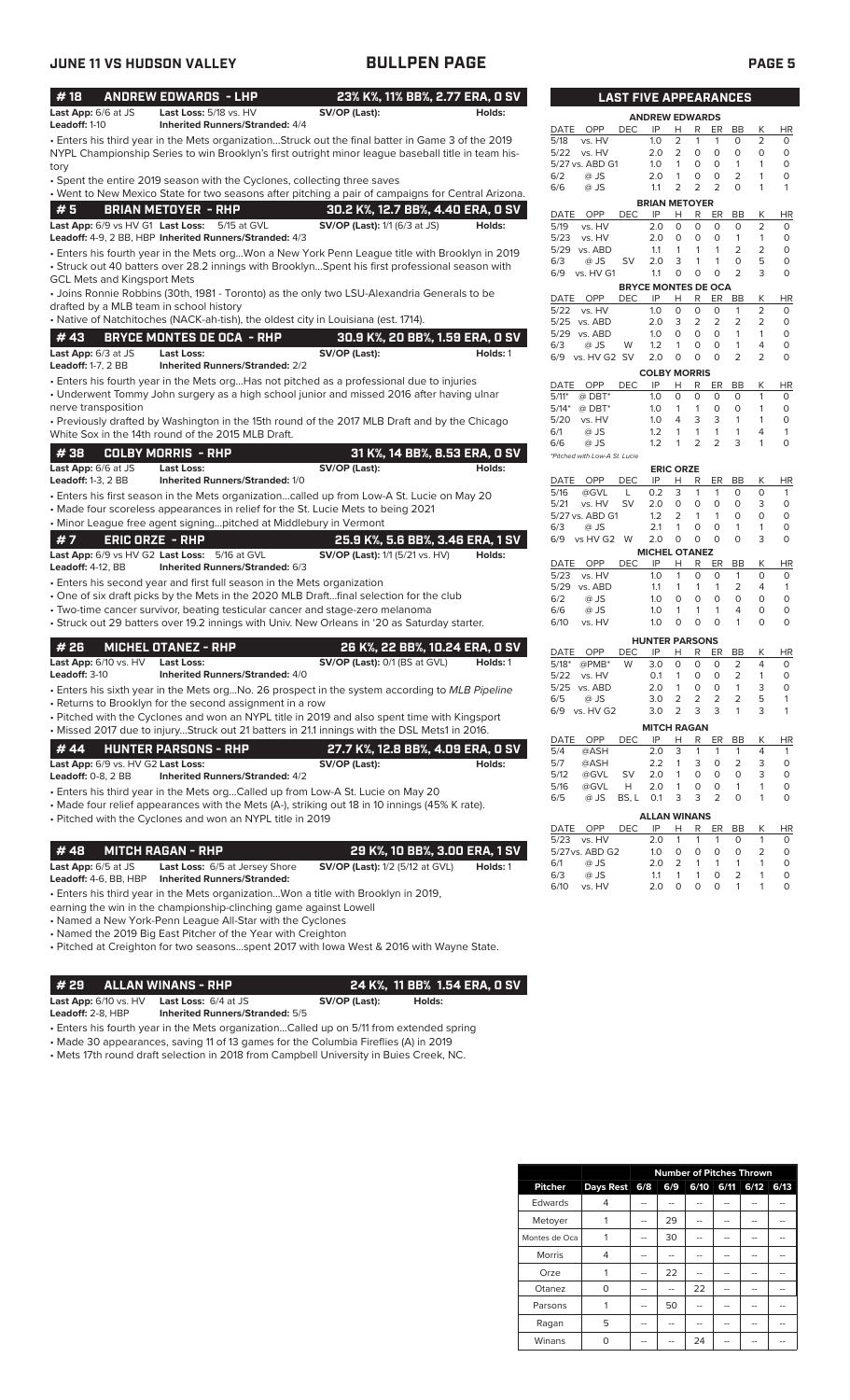### **JUNE 11 VS HUDSON VALLEY HIGH/LOW & CHARTS PAGE 6**

| INDIVIDUAL BATTING HIGHS                                                         |
|----------------------------------------------------------------------------------|
|                                                                                  |
|                                                                                  |
|                                                                                  |
|                                                                                  |
|                                                                                  |
|                                                                                  |
|                                                                                  |
| Home Runs, Consecutive Games Three games (Ronny Mauricio, 5/7-5/11)              |
|                                                                                  |
|                                                                                  |
|                                                                                  |
|                                                                                  |
|                                                                                  |
| Most Strikeouts, Game 4 (5x, Anthony Walters, 5/27 G2 vs. Aberdeen)              |
|                                                                                  |
|                                                                                  |
| Most Stolen Bases, Game  1 (11x, last: Zach Ashford, 6/9 vs. Hudson Valley - G2) |
| <b>TEAM BATTING HIGHS</b>                                                        |
|                                                                                  |
|                                                                                  |
|                                                                                  |
|                                                                                  |
|                                                                                  |
|                                                                                  |
|                                                                                  |
|                                                                                  |
|                                                                                  |
|                                                                                  |
|                                                                                  |
|                                                                                  |
|                                                                                  |
|                                                                                  |
|                                                                                  |
|                                                                                  |
|                                                                                  |
|                                                                                  |
|                                                                                  |
|                                                                                  |
|                                                                                  |

### **FIELDING**

Most Errors, Team, Game...............................................................................6 (5/7 at Asheville) Most Errors, Individual, Game.........................2 (5x, last: Jose Mena, 6/4 at Jersey Shore) Most Double Plays Turned, Nine-Inning Game.......................... 3 (5/19 vs. Hudson Valley) Consecutive Errorless Games, Team.

**C-** Senger (9), Uriarte (9), Alvarez (7), Mena (5) **STARTERS BY POSITION**

**1B-** Genord (23), Ritter (3), Winaker (2), Bohanek (2)

**2B-** Ritter (20), Walters (8), Tiberi (1), Struble (1)

- **3B-** Baty (22), Tiberi (7), Bohanek (1)
- **SS-** Mauricio (24), Walters (4), Bohanek (2)

**LF-** Duplantis (21), Tiberi (6), Winaker (1), Ashford (1), Struble (1)

**CF-** Hernandez (10), Mangum (8), Hernandez (8), Molina (5), Duplantis (4), Ota (2), Ashford (1)

**RF-** Ashford (10), Molina (10), Winaker (4), Hernandez (4), Struble (1), Ota (1)

**DH-** Alvarez (6), Baty (5), Tiberi (3), Mauricio (3), Genord (2), Hernandez (2), Senger (2), Mena (2), Bohanek (2), Ritter (1), Mangum (1), Walters (1)

**STARTERS BY BATTING ORDER 1st -** Duplantis (25), Mangum (2), Struble (1), Ashford (1), Tiberi (1)

**2nd -** Bohanek (7), Ashford (5), Mangum (5), Mauricio (5), Winaker (4), Walters (2), Alvarez (2), Tiberi (1)

**3rd -** Mauricio (22), Baty (8)

**4th-** Baty (19), Ritter (6), Alvarez (4), Genord (1)

**5th-** Ritter (9), Alvarez (8), Senger (4), Genord (3), Ashford (3), Ota (2), Hernandez (1)

**6th-** Ritter (9), Genord (8), Senger (3), Hernandez (3), Winaker (2), Ota (1), Tiberi (1), Mena (1), Uriarte (1), Ashford (1)

**7th-** Genord (12), Tiberi (5), Senger (3), Uriarte (3), Ashford (2). Walters (2), Winaker (1), Mena (1), Hernandez (1)

8th- Hernandez (8), Tiberi (8), Walters (4), Mena (4), Uriarte (3), Senger (1), Genord (1), Molina (1)

**9th-** Molina (14), Walters (5), Hernandez (3), Mangum (2), Uriarte (2), Struble (2), Mena (1), Tiberi (1)

Г

|             | <b>CATCHERS STEALING</b> |     |            |      | <b>MULTI-RUN INNINGS</b> |                   |
|-------------|--------------------------|-----|------------|------|--------------------------|-------------------|
| <b>Name</b> | CS                       | АТТ | <b>PCT</b> | Runs | <b>Times</b>             | Last              |
| Alvarez     |                          | 13  | 8%         | 6    |                          | 7th, 5/20 vs. HV  |
| Mena        | O                        | 3   | 0%         | 5    |                          | 6th, 5/20 vs. HV  |
| Senger      |                          | 10  | 20%        | 3    | 14                       | 4th, 6/9 vs HV G1 |
| Uriarte     | 6                        | 13  | 55%        |      | 18                       | 6th, 6/6 at JS    |
| Team        |                          | 41  | 22%        |      |                          |                   |

|                                     |    | פ  | a  | 4  | Б. | Æ  | - 7 -             | -8 |     | <b>9 10+ TOTALS</b> |
|-------------------------------------|----|----|----|----|----|----|-------------------|----|-----|---------------------|
| OPPONENTS 17 22 26 26 13 17 10 28 6 |    |    |    |    |    |    |                   |    | - 3 | 160                 |
| <b>BKLYN</b>                        | 22 | 10 | 11 | 17 | 13 | 17 | $16$   $\sqrt{2}$ | 17 |     | 136                 |

| INDIVIDUAL PITCHING HIGHS                                                            |
|--------------------------------------------------------------------------------------|
|                                                                                      |
|                                                                                      |
| Most Home Runs Allowed, Game 4 (2x, Jose Butto, 6/6 at Jersey Shore)                 |
| Most Strikeouts, Game, Starter8 (3x, last: Justin Lasko, 6/9 vs. Hudson Valley - G1) |
| Most Strikeouts, Game, Reliever……………………5 (2x, Hunter Parsons, 6/5 at Jersey Shore)   |
|                                                                                      |
|                                                                                      |
| Longest Losing Streak3 games (Cam Opp, Oscar Rojas, Jaison Vilera 5/5-present)       |
| Most Innings Pitched, Game 6 (2x, last: Cam Opp 6/10 vs. Hudson Valley)              |
| Most Innings Pitched, Reliever  3.0 (3x, Hunter Parsons, 6/5 at Jersey Shore)        |
|                                                                                      |
|                                                                                      |
|                                                                                      |

| <b>TEAM PITCHING HIGHS</b>                                                |  |  |  |  |  |  |  |  |  |
|---------------------------------------------------------------------------|--|--|--|--|--|--|--|--|--|
|                                                                           |  |  |  |  |  |  |  |  |  |
|                                                                           |  |  |  |  |  |  |  |  |  |
|                                                                           |  |  |  |  |  |  |  |  |  |
|                                                                           |  |  |  |  |  |  |  |  |  |
|                                                                           |  |  |  |  |  |  |  |  |  |
|                                                                           |  |  |  |  |  |  |  |  |  |
|                                                                           |  |  |  |  |  |  |  |  |  |
|                                                                           |  |  |  |  |  |  |  |  |  |
|                                                                           |  |  |  |  |  |  |  |  |  |
|                                                                           |  |  |  |  |  |  |  |  |  |
|                                                                           |  |  |  |  |  |  |  |  |  |
|                                                                           |  |  |  |  |  |  |  |  |  |
| Most Walks Allowed, Extra Innings 2 (5/23 vs. Hudson Valley - 12 innings) |  |  |  |  |  |  |  |  |  |
|                                                                           |  |  |  |  |  |  |  |  |  |
|                                                                           |  |  |  |  |  |  |  |  |  |
| Most Pitchers Used, Extra Innings 5 (5/23 vs. Hudson Valley - 12 innings) |  |  |  |  |  |  |  |  |  |

|                          |                        |                                | <b>TEAM MISCELLANEOUS</b>                                                         |  |
|--------------------------|------------------------|--------------------------------|-----------------------------------------------------------------------------------|--|
|                          |                        |                                |                                                                                   |  |
|                          |                        |                                | Longest Game, Time, Extra-Inning Game  3:24 (5/23 vs. Hudson Valley - 12 innings) |  |
|                          |                        |                                | Shortest Game, Time, Nine-Inning Game  2:20 (5/18 vs. Hudson Valley)              |  |
|                          |                        |                                |                                                                                   |  |
|                          |                        |                                |                                                                                   |  |
|                          |                        |                                |                                                                                   |  |
|                          |                        |                                |                                                                                   |  |
|                          |                        |                                |                                                                                   |  |
|                          |                        |                                |                                                                                   |  |
|                          |                        |                                |                                                                                   |  |
|                          |                        |                                |                                                                                   |  |
|                          |                        |                                |                                                                                   |  |
| <b>NAME</b>              | <b>TOTAL</b>           | OUTFIELD ASSISTS (7)<br>(LAST) | RECORD BREAKDOWN                                                                  |  |
|                          |                        |                                |                                                                                   |  |
| Duplantis<br>Ashford     | 4<br>1                 | 5/13 at GVL<br>5/25 vs. ABD    |                                                                                   |  |
| Molina                   | 1                      | 5/21 vs. HV                    |                                                                                   |  |
| Winaker                  | 1                      | 5/6 at ASH                     |                                                                                   |  |
|                          |                        |                                |                                                                                   |  |
|                          |                        |                                |                                                                                   |  |
|                          |                        |                                |                                                                                   |  |
|                          |                        |                                |                                                                                   |  |
|                          |                        |                                |                                                                                   |  |
|                          | <b>UNIFORM RECORDS</b> |                                |                                                                                   |  |
| <b>Home White</b>        |                        | $0 - 2$                        |                                                                                   |  |
|                          |                        |                                |                                                                                   |  |
| <b>Road Gray</b>         |                        | $6-11$                         |                                                                                   |  |
|                          |                        |                                |                                                                                   |  |
| <b>Championship Gold</b> |                        | $4-6$                          |                                                                                   |  |
|                          |                        |                                |                                                                                   |  |
|                          |                        |                                |                                                                                   |  |
|                          |                        |                                |                                                                                   |  |
|                          |                        |                                | Do Not Allow a Home Run5-4                                                        |  |
|                          |                        |                                |                                                                                   |  |
|                          |                        |                                | Opponent Hits More HRs1-12                                                        |  |
|                          |                        |                                |                                                                                   |  |
|                          |                        |                                |                                                                                   |  |
|                          |                        |                                |                                                                                   |  |
|                          |                        |                                |                                                                                   |  |
|                          |                        |                                |                                                                                   |  |
|                          |                        |                                |                                                                                   |  |
|                          |                        |                                |                                                                                   |  |
|                          |                        |                                | Opponent Scores First5-12                                                         |  |
|                          |                        |                                |                                                                                   |  |
|                          |                        |                                |                                                                                   |  |
|                          |                        |                                |                                                                                   |  |
|                          |                        |                                |                                                                                   |  |
|                          |                        |                                |                                                                                   |  |
|                          |                        |                                |                                                                                   |  |
|                          |                        |                                |                                                                                   |  |
|                          |                        |                                |                                                                                   |  |
|                          |                        |                                |                                                                                   |  |
|                          |                        |                                |                                                                                   |  |
|                          | <b>EJECTIONS</b>       |                                |                                                                                   |  |
| <b>Name</b>              | <b>Umpire</b>          | Date                           |                                                                                   |  |

| <b>MISC. WINS</b>                      |
|----------------------------------------|
| Come from Behind Wins 5 (6/9 v. HV G2) |
| Wins in Last At-Bat 1 (5/23 vs. HV)    |
| Walk-off Wins  1(5/23 vs. HV)          |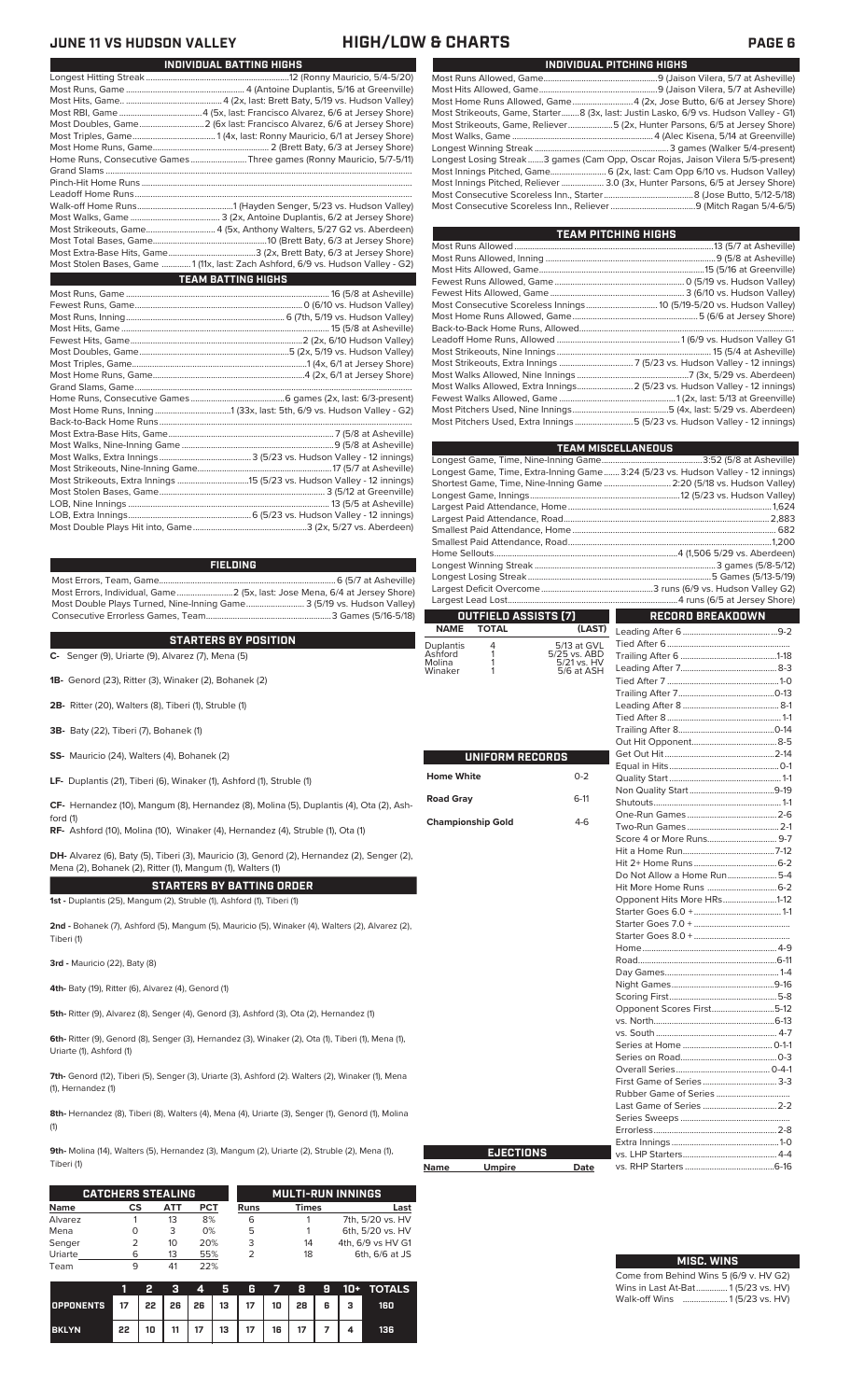7/11 57 at Hudson Valley 4:35 p.m.

## **JUNE 11 VS HUDSON VALLEY GAME BY GAME RESULTS PAGE 7**

|              | <b>GAME-BY-GAME RESULTS</b> |                                              |                        |                |                  |                   |                  |                                                                         |                                          |                             |              |                   |
|--------------|-----------------------------|----------------------------------------------|------------------------|----------------|------------------|-------------------|------------------|-------------------------------------------------------------------------|------------------------------------------|-----------------------------|--------------|-------------------|
| <b>DATE</b>  | GM#                         | <b>OPPONENT</b>                              | W-L/TIME SCORE         |                | <b>RECORD</b>    | POSITION          | GA/GB            | <b>WINNING PITCHER</b>                                                  | <b>LOSING PITCHER</b>                    | <b>SAVE</b>                 | <b>TIME</b>  | <b>ATTENDANCE</b> |
| 5/4          | $\mathbf{1}$                | at Asheville                                 | W                      | $8 - 2$        | $1 - 0$          | T <sub>1st</sub>  | $+1$             | Josh Walker (1-0)                                                       | Blair Henley (0-1)                       |                             | 3:16         | 1,200             |
| 5/5          | $\overline{2}$              | at Asheville                                 | L                      | $6-1$          | $1 - 1$          | T <sub>2</sub> nd | $-1$             | Chandler Casey (1-0)                                                    | Jose Butto (1-0)                         |                             | 3:26         | 1,200             |
| 5/6          | 3                           | at Asheville                                 | L                      | $11 - 4$       | $1 - 2$          | T3rd              | $-2$             | Matt Ruppenthal (1-0)                                                   | Oscar Rojas (0-1)                        |                             | 3:10         | 1,200             |
| 5/7          | 4                           | at Asheville                                 | L                      | $13 - 7$       | $1 - 3$          | T3rd              | $-3$             | R.J. Freure (1-0)                                                       | Jaison Vilera (0-1)                      |                             | 3:44         | 1,200             |
| 5/8          | 5                           | at Asheville                                 | W                      | $16-12$        | $2 - 3$          | T3rd              | $-3$             | Alec Kisena (1-0)                                                       | Juan Pablo Lopez (1-0)                   |                             | 3:52         | 1,200             |
| 5/9          |                             | at Asheville                                 |                        |                |                  |                   |                  | Cancelled due to non-COVID-related illness                              |                                          |                             |              |                   |
| 5/10         |                             | OFF DAY                                      |                        |                |                  |                   |                  |                                                                         |                                          |                             |              |                   |
| 5/11         | 6                           | at Greenville                                | W                      | $6-1$          | $3-3$            | 2 <sub>nd</sub>   | $-2.5$           | Josh Walker (2-0)                                                       | Jay Groome (0-2)                         |                             | 3:00         | 1,995             |
| 5/12         | $\overline{7}$              | at Greenville                                | W                      | $3-2$          | $4 - 3$          | 2 <sub>nd</sub>   | $-1.5$           | Brian Metoyer (1-0)                                                     | Yusniel Padron-Artilles (0-2)            | Mitch Ragan (1)             | 3:14         | 1,819             |
| 5/13         | 8                           | at Greenville                                | L                      | $8-2$          | $4 - 4$          | 2 <sub>nd</sub>   | $-2.5$           | Chris Murphy (1-1)                                                      | Oscar Rojas (0-2)                        |                             | 3:21         | 2,485             |
| 5/14         | 9<br>10                     | at Greenville                                | L                      | $5-1$<br>$8-4$ | $4 - 5$<br>$4-6$ | 4th               | $-2.5$<br>$-3.5$ | Brayan Bello (2-0)                                                      | Alec Kisena (1-1)<br>Brian Metoyer (1-1) |                             | 2:54         | 2,732<br>2,883    |
| 5/15<br>5/16 | 11                          | at Greenville<br>at Greenville               | L<br>L                 | $10-9$         | $4 - 7$          | 4th<br>4th        | $-3.5$           | Yorvin Pantoja (1-0)<br>Jake Wallace (1-0)                              | Eric Orze (0-1)                          |                             | 2:52<br>3:09 | 2,818             |
| 5/17         |                             | OFF DAY                                      |                        |                |                  |                   |                  |                                                                         |                                          |                             |              |                   |
| 5/18         | 12                          | <b>Hudson Valley</b>                         | L                      | $4-3$          | $4-8$            | 5th               | $-4.5$           | Zach Greene (1-1)                                                       | Andrew Edwards (0-1)                     |                             | 2:29         | 1,315             |
| 5/19         | 13                          | <b>Hudson Valley</b>                         | W                      | 14-0           | $5-8$            | 5th               | $-3.5$           | Allan Winans (1-0)                                                      | Jhony Brito (0-1)                        |                             | 3:01         | 810               |
| 5/20         | 14                          | <b>Hudson Valley</b>                         | L                      | $6-1$          | $5-9$            | 5th               | $-3.5$           | Luis Medina (2-0)                                                       | Jaison Vilera (0-2)                      |                             | 2:42         | 682               |
| 5/21         | 15                          | <b>Hudson Valley</b>                         | W                      | 4-1            | $6-9$            | 5th               | $-3.5$           | Josh Walker (3-0)                                                       | Josh Maciejewski (2-1)                   | Eric Orze (1)               | 2:33         | 998               |
| 5/22         | 16                          | <b>Hudson Valley</b>                         | L                      | $5-3$          | 6-10             | 5th               | $-4.5$           | Ken Waldichuk (1-0)                                                     | Cam Opp (0-1)                            |                             | 3:14         | 1,624             |
| 5/23         | 17                          | <b>Hudson Valley</b>                         | W                      | $6-5(12)$      | $7-10$           | 5th               | $-3.5$           | Josh Hejka (1-0)                                                        | Zach Greene (1-2)                        |                             | 3:24         | 1,261             |
| 5/24         |                             | OFF DAY                                      |                        |                |                  |                   |                  |                                                                         |                                          |                             |              |                   |
| 5/25         | 18                          | Aberdeen                                     | L                      | $8-1$          | $7 - 11$         | 5th               | $-4.5$           | Drew Rom (2-0)                                                          | Oscar Rojas (0-3)                        |                             | 2:52         | 861               |
| 5/26         | 19                          | Aberdeen                                     |                        |                |                  |                   |                  | 5/26 game postponed due to rain, makeup scheduled for doubleheader 5/27 |                                          |                             |              |                   |
| 5/27         | 19                          | Aberdeen                                     | L                      | $6-2(7)$       | $7-12$           | 5th               | $-5.5$           | Grayson Rodriguez (3-0)                                                 | Jaison Vilera (0-3)                      |                             | 2:14         |                   |
|              | 20                          | Aberdeen                                     | L                      | $10-1(7)$      | $7-13$           | 5th               | $-6.5$           | Morgan McSweeney (2-0)                                                  | Cam Opp (0-2)                            |                             | 2:37         | 926               |
| 5/28         | 21                          | Aberdeen                                     |                        |                |                  |                   |                  | 5/28 game postponed due to rain, makeup scheduled for doubleheader 8/25 |                                          |                             |              |                   |
| 5/29         | 21                          | Aberdeen                                     | L                      | $4 - 1$        | $7 - 14$         | 5th               | $-7.5$           | <b>Garrett Stallings (3-1)</b>                                          | Alec Kisena (1-2)                        | <b>Connor Gillispie (1)</b> | 2:52         | 1,509             |
| 5/30         | 22                          | Aberdeen                                     |                        |                |                  |                   |                  | 5/30 game posted to a later date to be determined                       |                                          |                             |              |                   |
| 5/31         |                             | OFF DAY                                      |                        |                |                  |                   |                  | MAY [7-14]                                                              |                                          |                             |              |                   |
| 6/1          | 22                          | at Jersey Shore                              | W                      | $11-5$         | $8-14$           | T4th              | $-7.5$           | Jose Butto (1-1)                                                        | Josh Hendrickson (0-1)                   |                             | 3:03         | 2,077             |
| 6/2          | 23                          | at Jersey Shore                              | L                      | $4-1$          | $8 - 15$         | 5th               | $-8.5$           | Carlo Reyes (1-0)                                                       | Justin Lasko (0-1)                       | Blake Brown (1)             | 2:44         | 1,591             |
| 6/3          | 24                          | at Jersey Shore                              | W                      | $6 - 4$        | $9 - 15$         | 4th               | $-8.5$           | Bryce Montes de Oca (1-0)                                               | Jack Perkins (0-1)                       | Brian Metoyer (1)           | 3:15         | 1,473             |
| 6/4          | 25                          | at Jersey Shore                              | L                      | $5-4(7)$       | $9-16$           | 5th               | $-9.0$           | Aneurys Zabala (2-2)                                                    | Allan Winans (1-1)                       |                             | 2:12         | 2,399             |
| 6/5          | 26                          | at Jersey Shore                              | L                      | $5 - 4$        | $9 - 17$         | 5th               | $-9.0$           | Mike Adams (1-1)                                                        | Mitch Ragan (0-1)                        |                             | 2:36         | 2,122             |
| 6/6          | 27                          | at Jersey Shore                              | L                      | $11-6$         | $9-18$           | 5th               | $-9.5$           | Nick Lackney (1-0)                                                      | Jose Butto (1-2)                         |                             | 3:31         | 2,041             |
| 6/7          |                             | OFF DAY                                      |                        |                |                  |                   |                  |                                                                         |                                          |                             |              |                   |
| 6/9          | 28                          | <b>Hudson Valley</b>                         | L                      | $3-2(7)$       | $9-19$           | 5th               | $-10.5$          | Tanner Myatt (1-0)                                                      | Justin Lasko (0-2)                       | Justin Wilson (1)           | 2:22         |                   |
|              | 29                          | <b>Hudson Valley</b>                         | W                      | $5-3(7)$       | 10-19            | 5th               | $-9.5$           | Eric Orze (1-1)                                                         | Luis Medina (2-1)                        | Bryce Montes de Oca (1)     | 2:02         | 1,211             |
| 6/10         | 30                          | <b>Hudson Valley</b>                         | г                      | $1-0$          | 10-20            | 5th               | $-9.5$           | <b>Barrett Loseke (2-1)</b>                                             | Cam Opp (0-3)                            | Zach Greene (1)             | 2:37         | 1,396             |
| 6/11<br>6/12 | 31<br>32                    | <b>Hudson Valley</b><br><b>Hudson Valley</b> | 7:00 p.m.<br>4:00 p.m. |                |                  |                   |                  |                                                                         |                                          |                             |              |                   |
| 6/13         | 33                          | <b>Hudson Valley</b>                         | 1:00 p.m.              |                |                  |                   |                  |                                                                         |                                          |                             |              |                   |
| 6/14         |                             | OFF DAY                                      |                        |                |                  |                   |                  |                                                                         |                                          |                             |              |                   |
| 6/15         | 34                          | at Wilmington                                | 7:05 p.m.              |                |                  |                   |                  |                                                                         |                                          |                             |              |                   |
| 6/16         | 35                          | at Wilmington                                | 7:05 p.m.              |                |                  |                   |                  |                                                                         |                                          |                             |              |                   |
| 6/17         | 36                          | at Wilmington                                | 7:05 p.m.              |                |                  |                   |                  |                                                                         |                                          |                             |              |                   |
| 6/18         | 37                          | at Wilmington                                | 7:05 p.m.              |                |                  |                   |                  |                                                                         |                                          |                             |              |                   |
| 6/19         | 38                          | at Wilmington                                | 6:05 p.m.              |                |                  |                   |                  |                                                                         |                                          |                             |              |                   |
| 6/20         | 39                          | at Wilmington                                | 1:05 p.m.              |                |                  |                   |                  |                                                                         |                                          |                             |              |                   |
| 6/21         |                             | OFF DAY                                      |                        |                |                  |                   |                  |                                                                         |                                          |                             |              |                   |
| 6/22         | 40                          | <b>Jersey Shore</b>                          | 6:30 p.m.              |                |                  |                   |                  |                                                                         |                                          |                             |              |                   |
| 6/23         | 41                          | <b>Jersey Shore</b>                          | 6:30 p.m.              |                |                  |                   |                  |                                                                         |                                          |                             |              |                   |
| 6/24         | 42                          | <b>Jersey Shore</b>                          | 6:30 p.m.              |                |                  |                   |                  |                                                                         |                                          |                             |              |                   |
| 6/25<br>6/26 | 43<br>44                    | <b>Jersey Shore</b><br><b>Jersey Shore</b>   | 7:00 p.m.<br>6:00 p.m. |                |                  |                   |                  |                                                                         |                                          |                             |              |                   |
| 6/27         | 45                          | <b>Jersey Shore</b>                          | 4:00 p.m.              |                |                  |                   |                  |                                                                         |                                          |                             |              |                   |
| 6/28         |                             | OFF DAY                                      |                        |                |                  |                   |                  |                                                                         |                                          |                             |              |                   |
| 6/29         | 46                          | at Aberdeen                                  | 7:05 p.m.              |                |                  |                   |                  |                                                                         |                                          |                             |              |                   |
| 6/30         | 47                          | at Aberdeen                                  | 7:05 p.m.              |                |                  |                   |                  |                                                                         |                                          |                             |              |                   |
|              |                             |                                              |                        |                |                  |                   |                  | <b>JUNE [3-6]</b>                                                       |                                          |                             |              |                   |
| 7/1          | 48                          | at Aberdeen                                  | 7:05 p.m.              |                |                  |                   |                  |                                                                         |                                          |                             |              |                   |
| 7/2          | 49                          | at Aberdeen                                  | 7:05 p.m.              |                |                  |                   |                  |                                                                         |                                          |                             |              |                   |
| 7/3          | 50                          | at Aberdeen                                  | 6:05 pm.               |                |                  |                   |                  |                                                                         |                                          |                             |              |                   |
| 7/4          | 51                          | at Aberdeen                                  | 2:05 p.m.              |                |                  |                   |                  |                                                                         |                                          |                             |              |                   |
| 7/5          |                             | OFF DAY                                      |                        |                |                  |                   |                  |                                                                         |                                          |                             |              |                   |
| 7/6          | 52                          | at Hudson Valley<br>at Hudson Valley         | 7:05 p.m.<br>7:05 p.m. |                |                  |                   |                  |                                                                         |                                          |                             |              |                   |
| 7/7<br>7/8   | 53<br>54                    | at Hudson Valley                             | 7:05 p.m.              |                |                  |                   |                  |                                                                         |                                          |                             |              |                   |
| 7/9          | 55                          | at Hudson Valley                             | 7:05 p.m.              |                |                  |                   |                  |                                                                         |                                          |                             |              |                   |
| 7/10         | 56                          | at Hudson Valley 6:05 p.m.                   |                        |                |                  |                   |                  |                                                                         |                                          |                             |              |                   |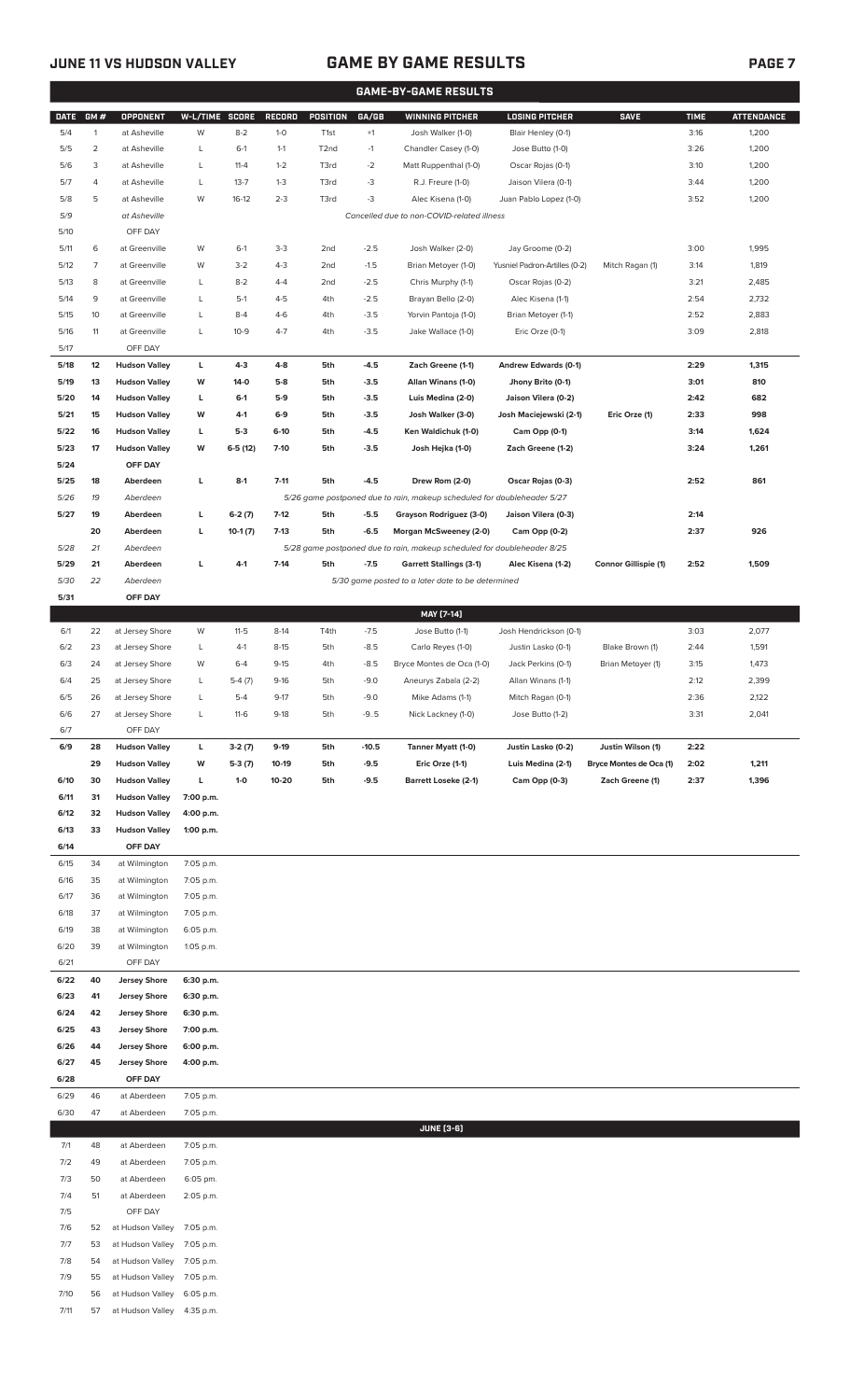## **JUNE 11 VS HUDSON VALLEY GAME-BY-GAME PAGE 8**

| DATE GM# |      | <b>OPPONENT</b>      |           | W-L/TIME SCORE RECORD<br>POSITION GA/GB | <b>WINNING PITCHER</b> | <b>LOSING PITCHER</b> | <b>SAVE</b> | <b>TIME</b> | <b>ATTENDANCE</b> |
|----------|------|----------------------|-----------|-----------------------------------------|------------------------|-----------------------|-------------|-------------|-------------------|
| 7/12     |      | OFF DAY              |           |                                         |                        |                       |             |             |                   |
| 7/13     | 59   | <b>Jersey Shore</b>  | 6:30 p.m. |                                         |                        |                       |             |             |                   |
| 7/14     | 60   | <b>Jersey Shore</b>  | 6:30 p.m. |                                         |                        |                       |             |             |                   |
| 7/15     | 61   | <b>Jersey Shore</b>  | 6:30 p.m. |                                         |                        |                       |             |             |                   |
| 7/16     | 62   | <b>Jersey Shore</b>  | 7:00 p.m. |                                         |                        |                       |             |             |                   |
| 7/17     | 63   | <b>Jersey Shore</b>  | 6:00 p.m. |                                         |                        |                       |             |             |                   |
| 7/18     | 64   | <b>Jersey Shore</b>  | 4:00 p.m. |                                         |                        |                       |             |             |                   |
| 7/19     |      | OFF DAY              |           |                                         |                        |                       |             |             |                   |
| 7/20     | 65   | Wilmington           | 6:30 p.m. |                                         |                        |                       |             |             |                   |
| 7/21     | 66   | Wilmington           | 6:30 p.m. |                                         |                        |                       |             |             |                   |
| 7/22     | 67   | Wilmington           | 6:30 p.m. |                                         |                        |                       |             |             |                   |
| 7/23     | 68   | Wilmington           | 7:00 p.m. |                                         |                        |                       |             |             |                   |
| 7/24     | 69   | Wilmington           | 6:00 p.m. |                                         |                        |                       |             |             |                   |
| 7/25     | 70   | Wilmington           | 4:00 p.m. |                                         |                        |                       |             |             |                   |
| 7/26     |      | OFF DAY              |           |                                         |                        |                       |             |             |                   |
| 7/27     | $71$ | at Jersey Shore      | 7:05 p.m. |                                         |                        |                       |             |             |                   |
| 7/28     | 72   | at Jersey Shore      | 7:05 p.m. |                                         |                        |                       |             |             |                   |
| 7/29     | 73   | at Jersey Shore      | 7:05 p.m. |                                         |                        |                       |             |             |                   |
| 7/30     | 74   |                      |           |                                         |                        |                       |             |             |                   |
|          |      | at Jersey Shore      | 7:05 p.m. |                                         |                        |                       |             |             |                   |
| 7/31     | 75   | at Jersey Shore      | 7:05 p.m. |                                         | JULY (0-0)             |                       |             |             |                   |
|          |      |                      |           |                                         |                        |                       |             |             |                   |
| 8/1      | 76   | at Jersey Shore      | 1:05 p.m. |                                         |                        |                       |             |             |                   |
| 8/2      |      | OFF DAY              |           |                                         |                        |                       |             |             |                   |
| 8/3      | 77   | <b>Hudson Valley</b> | 6:30 p.m. |                                         |                        |                       |             |             |                   |
| 8/4      | 78   | <b>Hudson Valley</b> | 6:30 p.m. |                                         |                        |                       |             |             |                   |
| 8/5      | 79   | <b>Hudson Valley</b> | 6:30 p.m. |                                         |                        |                       |             |             |                   |
| 8/6      | 80   | <b>Hudson Valley</b> | 7:00 p.m. |                                         |                        |                       |             |             |                   |
| 8/7      | 81   | <b>Hudson Valley</b> | 6:00 p.m. |                                         |                        |                       |             |             |                   |
| 8/8      | 82   | <b>Hudson Valley</b> | 4:00 p.m. |                                         |                        |                       |             |             |                   |
| 8/9      |      | OFF DAY              |           |                                         |                        |                       |             |             |                   |
| 8/10     | 83   | at Wilmington        | 7:05 p.m. |                                         |                        |                       |             |             |                   |
| 8/11     | 84   | at Wilmington        | 7:05 p.m. |                                         |                        |                       |             |             |                   |
| 8/12     | 85   | at Wilmington        | 7:05 p.m. |                                         |                        |                       |             |             |                   |
| 8/13     | 86   | at Wilmington        | 7:05 p.m. |                                         |                        |                       |             |             |                   |
| 8/14     | 87   | at Wilmington        | 6:05 p.m. |                                         |                        |                       |             |             |                   |
| 8/15     | 88   | at Wilmington        | 1:05 p.m. |                                         |                        |                       |             |             |                   |
| 8/16     |      | OFF DAY              |           |                                         |                        |                       |             |             |                   |
| 8/17     | 89   | at Hudson Valley     | 7:05 p.m. |                                         |                        |                       |             |             |                   |
| 8/18     | 90   | at Hudson Valley     | 7:05 p.m. |                                         |                        |                       |             |             |                   |
| 8/19     | 91   | at Hudson Valley     | 7:05 p.m. |                                         |                        |                       |             |             |                   |
| 8/20     | 92   | at Hudson Valley     | 7:05 p.m. |                                         |                        |                       |             |             |                   |
| 8/21     | 93   | at Hudson Valley     | 6:05 p.m. |                                         |                        |                       |             |             |                   |
| 8/22     | 94   | at Hudson Valley     | 4:35 p.m. |                                         |                        |                       |             |             |                   |
| 8/23     |      | OFF DAY              |           |                                         |                        |                       |             |             |                   |
| 8/24     | 95   | Aberdeen             | 6:30 p.m. |                                         |                        |                       |             |             |                   |
| 8/25     | 96   | Aberdeen             | 5:00 p.m. |                                         |                        |                       |             |             |                   |
|          | 97   | Aberdeen             | DH        |                                         |                        |                       |             |             |                   |
| 8/26     | 98   | Aberdeen             | 6:30 p.m. |                                         |                        |                       |             |             |                   |
| 8/27     | 99   | Aberdeen             | 7:00 p.m. |                                         |                        |                       |             |             |                   |
| 8/28     | 100  | Aberdeen             | 6:00 p.m. |                                         |                        |                       |             |             |                   |
| 8/29     | 101  | Aberdeen             | 4:00 p.m. |                                         |                        |                       |             |             |                   |
| 8/30     |      | OFF DAY              |           |                                         |                        |                       |             |             |                   |
| 8/31     | 102  | Wilmington           | 6:30 p.m. |                                         |                        |                       |             |             |                   |
|          |      |                      |           |                                         | AUGUST (0-0)           |                       |             |             |                   |
| 9/1      | 103  | Wilmington           | 6:30 p.m. |                                         |                        |                       |             |             |                   |
| 9/2      | 104  | Wilmington           | 6:30 p.m. |                                         |                        |                       |             |             |                   |
| 9/3      | 105  | Wilmington           | 7:00 p.m. |                                         |                        |                       |             |             |                   |
| 9/4      | 106  | Wilmington           | 6:00 p.m. |                                         |                        |                       |             |             |                   |
| 9/5      | 107  | Wilmington           | 4:00 p.m. |                                         |                        |                       |             |             |                   |
| 9/6      |      | OFF DAY              |           |                                         |                        |                       |             |             |                   |
| 9/7      | 108  | at Hudson Valley     | 7:05 p.m. |                                         |                        |                       |             |             |                   |
| 9/8      | 109  | at Hudson Valley     | 7:05 p.m. |                                         |                        |                       |             |             |                   |
| 9/9      | 110  | at Hudson Valley     | 7:05 p.m. |                                         |                        |                       |             |             |                   |
| 9/10     | 111  | at Hudson Valley     | 7:05 p.m. |                                         |                        |                       |             |             |                   |
| 9/11     | 112  | at Hudson Valley     | 6:05 p.m. |                                         |                        |                       |             |             |                   |
| 9/12     | 113  | at Hudson Valley     | 4:35 p.m. |                                         |                        |                       |             |             |                   |
| 9/13     |      | OFF DAY              |           |                                         |                        |                       |             |             |                   |
| 9/14     | 114  | <b>Jersey Shore</b>  | 6:30 p.m. |                                         |                        |                       |             |             |                   |
| 9/15     | 115  | <b>Jersey Shore</b>  | 6:30 p.m. |                                         |                        |                       |             |             |                   |
| 9/16     | 116  | <b>Jersey Shore</b>  | 6:30 p.m. |                                         |                        |                       |             |             |                   |
| 9/17     | 117  | <b>Jersey Shore</b>  | 7:00 p.m. |                                         |                        |                       |             |             |                   |
| 9/18     | 118  | <b>Jersey Shore</b>  | 4:00 p.m. |                                         |                        |                       |             |             |                   |
| 9/19     | 119  | <b>Jersey Shore</b>  | 1:00 p.m. |                                         |                        |                       |             |             |                   |
|          |      |                      |           |                                         | SEPTEMBER (0-0)        |                       |             |             |                   |